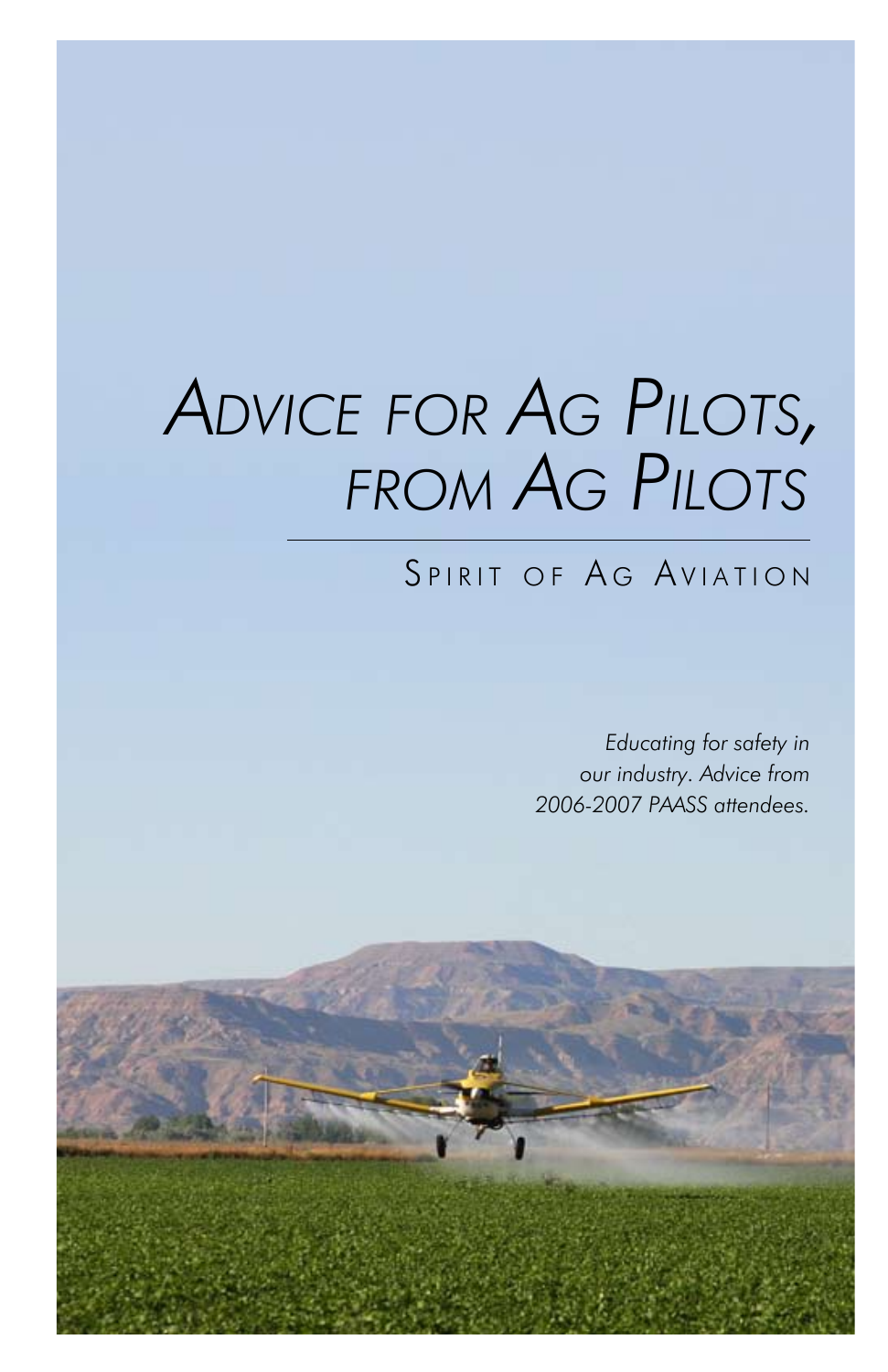# INSIDE...

#### PHILOSOPHY OF

#### PRE-FLIGHT

#### **FLYING**

#### **LIMITATIONS**

#### **GENERAL**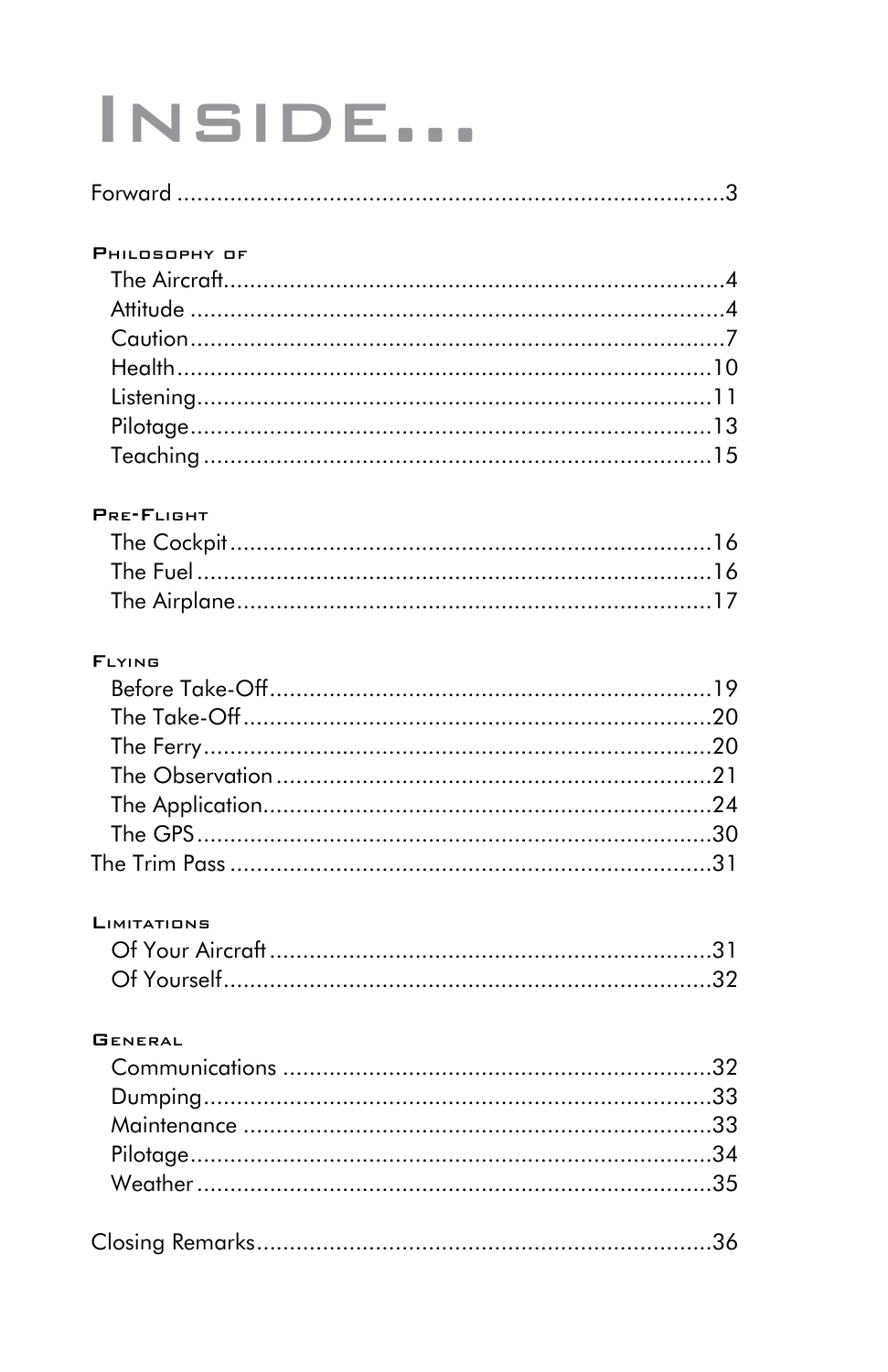# Forward…

## Advice For Ag Pilots, From Ag Pilots

I think you're going to enjoy what you find in here! These are the results, as we have them of the forms you filled out during the '06-'07 PAASS program. They have been compiled and are here for your consideration.

This NAAREF project was very interesting! I was not surprised by what I found either. Here are some of my observations:

- The average years of experience in ag flying for those who filled out the forms was 27.22 years. You add 22 to that and arrive at an average age for an ag pilot, 49 years old. That may be pretty close to the true average age of the pilots in our industry.
- There was quite a bit of repetition of ideas among our fellows. My observation; where there is the most repetition - we should take the most heed.
- These are all opinions…subject to your agreement or disagreement. But where there may be disagreement, a subject for discussion is opened up!
- Regardless of one's experience as an ag pilot, one may learn from reading the ideas of his peers here.

 As you will see, the comments have been sorted. Not only will you find good advice for ag pilots, you will also find everything from sound philosophy to an opinion of the quality of carbon-monoxide strips. These are all serious, however you will find a dash of humor splashed here and there, or at least something to make you smile. I think my favorite submission was, *"Enjoy what you are doing and you will never work a day of your life."* Good advice!

One other note: Spelling issues may have been from difficulty in reading the writing, but we did our best. Apologies are extended in advance for any errors.

 The following contains who wrote it, their hometown, their years of experience as an ag pilot and their advice.

#### Thanks to all who participated!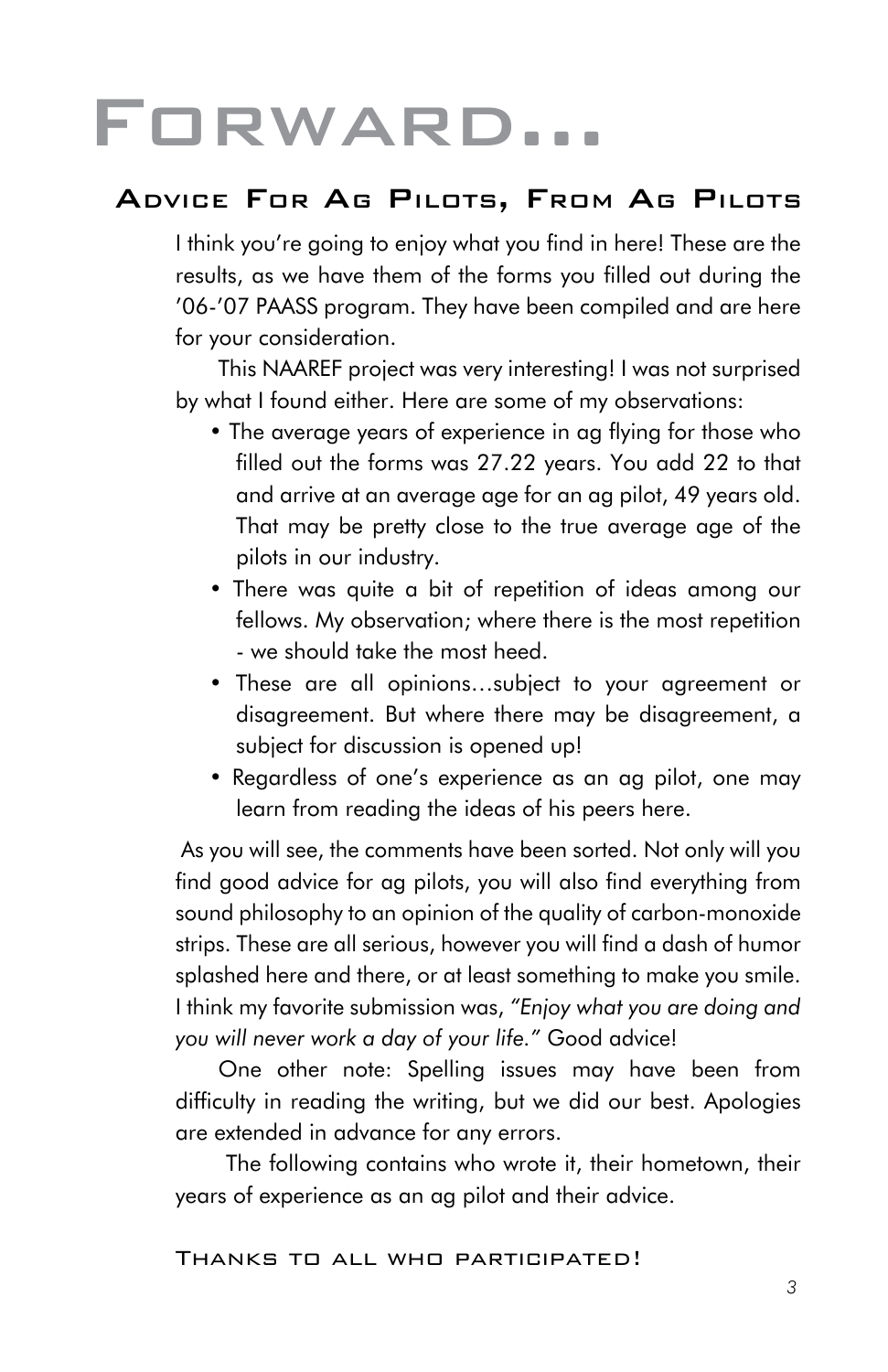### PHILOSOPHY AND THE AIRCRAFT

It's good to respect other folks in ag aviation. But as an ag pilot, life depends on respect for safe operation practices and attention to detail.

*—Mark of TX, 20+ years*

A superior pilot is one who uses his superior judgment to keep himself out of situations requiring his superior skill! *—Roger Lincoln of Gildford, MT, 50 years*

> "Live long and prosper." Spock on Star Trek *—Mike Ramsey of Garwood, TX, 43 years*

Unless you are hauling ping-pong balls, I can think of no reason to fill the chemical hopper completely full!

 *—Cornbread of Childress, TX, 40 years*

Take care of your own airplane. Don't let your ground personnel cause an accident that affects you.

*—Jerry Hunt of Taft, TX, 40 years*

Don't trust anyone—no matter how well they are trained. Your plane is your responsibility.

*—Ken McDowell of Corning, AR, 36 years,* 

#### PHILOSOPHY OF ATTITUDE

Learn from your mistakes. *—Reynold Harksen of Camanche, IA*

First, be fair and honest with your employees and customers. Second, be fair and honest with yourself.

*—Richard Sherman of Minturn, SC, 35 years*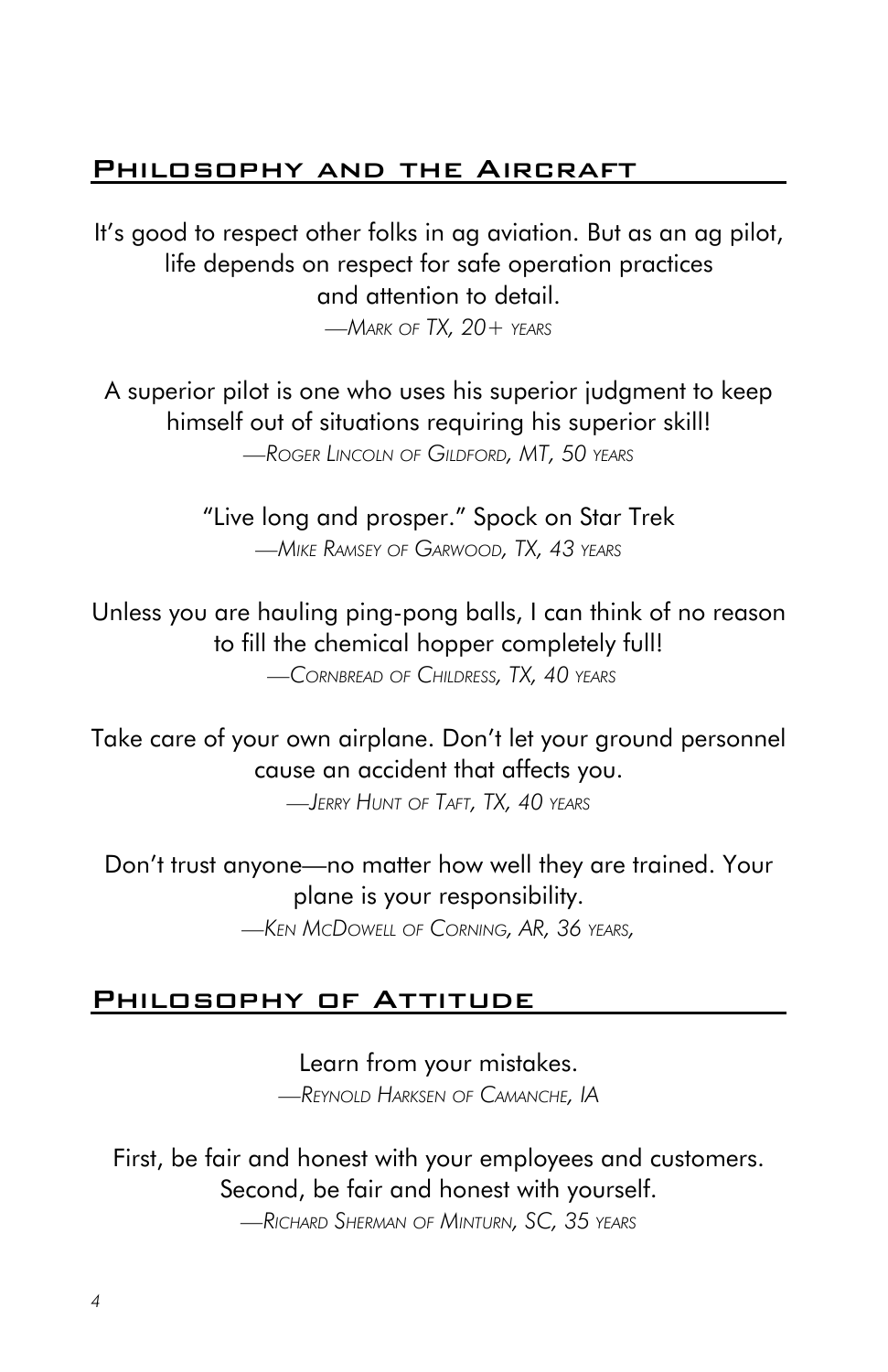Set your goal not only to be the best ag pilot, but also to be the oldest! *—Gordon Siders of West Helena, AR, 35 years*

Refuse to fly "junk". Aircraft may be old, but must be airworthy and in good condition. Most new pilots are trained in older airplanes. Don't assume that the airplane is airworthy.

 *—Randy Murphree of Rotan, TX, 34 years*

No matter how long you've been flying, the customers you work for will forget you in a week. *—Jeffery Leger of Winnie, TX, 34 years*

No farmer pays you to walk home – if you still can. *—Van Moad of Weslaco, TX, 34 years*

Don't let yourself get frustrated if things don't go as smoothly as you would like. Examples: low battery, late chemical delivery, employee problems. Getting anxious will set you up for an accident later in the day. Take a deep breath. One-hour delay won't matter in the end. *—Bernard Koch of Arriba, CO, 27 years*

Be alert!

*—Jerome Kohlhaas of Hardy, IA, 27 years*

## Don't get too rushed. You're capable of doing but only a certain amount of QUALITY work.

*—Mike Clark of Greenville, NC, 26 years*

Safety is a habit. *—Teddy Pruitt of Wilson, AR, 25 years*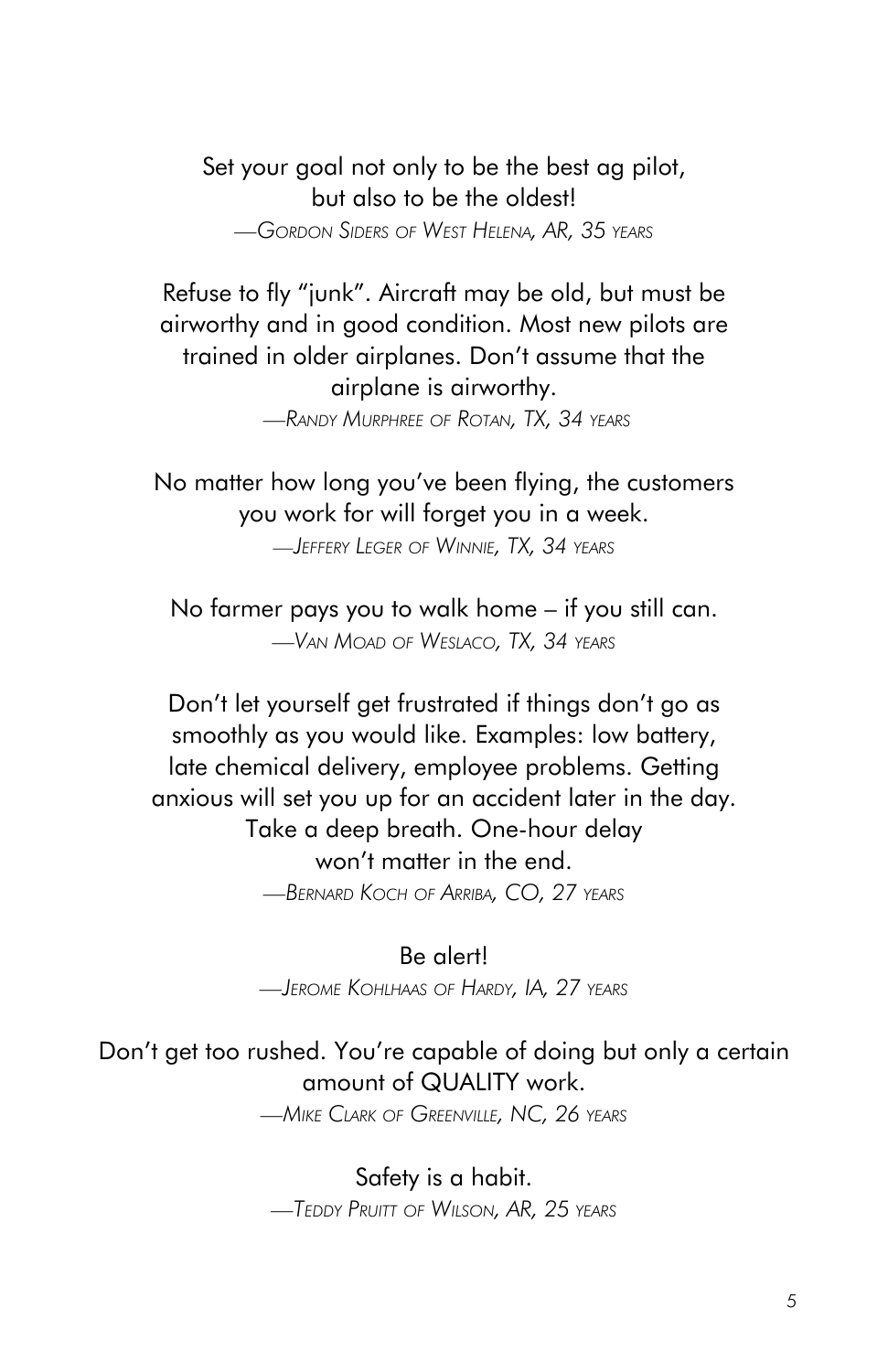Anytime anyone, be it your boss, dispatcher or farmer makes you angry – DO NOT get into that airplane. Stay on the ground until you calm down. If you do not wait, I can promise you that you will not finish that load without rehashing the anger incident and never see those power lines.

*—Gene Le Jeune of Crowley, LA, 25 years*

## Enjoy what you are doing and you will never work a day of your life.

*—K. McConnaughhay of Searcy, AR, 24 years*

Think ahead when transitioning to bigger, faster aircraft. *—Ray Robinson of Fairfield, NC, 23 years*

The only thing you have to fear is when you no longer fear. Don't become complacent.

*—Rod Young of Bird City, KS, 22 years*

Just slow down. *—Cliff Crowl of Altoona, IA, 12 years*

## Don't get hurt protecting a crop or your competition could finish flying the field during your funeral.

*—Craig Craft of Hertford, NC, 12 years*

#### Spray each field as if it were your own.

*—Shane Mansher of Corning, AR, 12 years*

## Poor planning on the farmer's part does not constitute an emergency on my part.

*—Jeffery Plafcan of Carlisle, AR, 12 years*

## Always have a "Plan B", especially when dealing with any government official.

*—Richard M. Hall of Scotland, SD,12 years*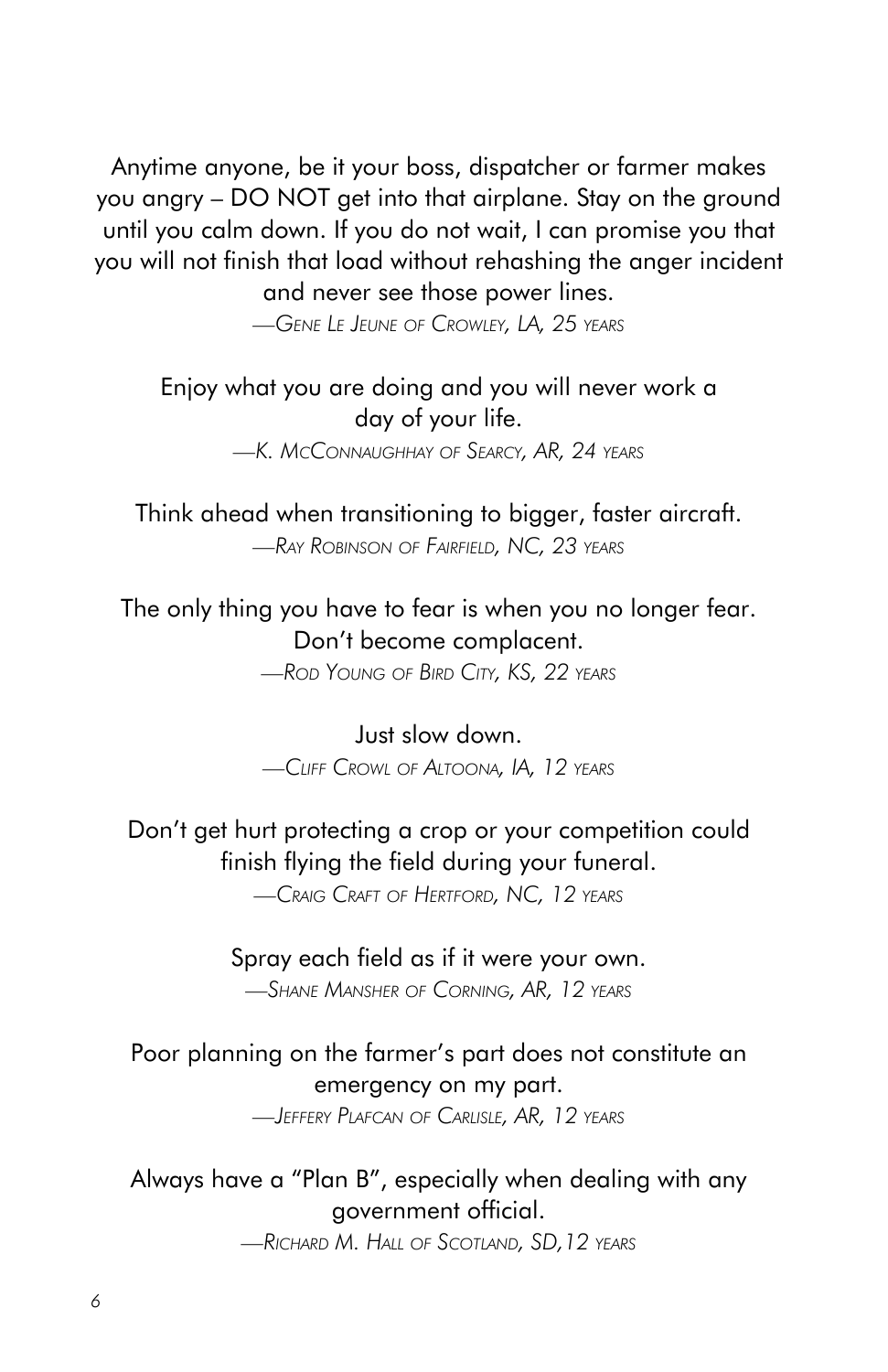Be careful. Take your time. Think things through. It only takes a fraction of a second to change your life forever. Also, remember God is always in charge. So put your faith in Him, not in yourself. *—Rodney Shelley of Fisher, AR, 12 years*

Help your competitors if they ask you for it. You never know when you'll need help yourself.

*—Clay Bolen of Paragould, AR, 11 years*

If you don't want your business to be treated like a 911 service, don't run it like a volunteer fire department.

*—Tracey Stokes of Marion, AR, 10 years*

Give your life to the Lord Jesus – Be filled with the Holy Spirit and listen to Him! No failures – no crashes in 6,000 hrs. It's working for me!

*—James Robertson of Oil Trough, AR,14 years*

#### Patience…

*—Unsigned*

Take your time and do it right and you won't have to go back and re-do it.

*—Cory Johnson, Weiner, AR*

#### Philosophy of Caution

15 steps or 15 seconds may be too late. Remember: Accidents don't happen – they are made by an accumulation of errors. *—Ken McDowell of Corning, AR, 36+ years*

If you have a feeling something may be wrong, check it out. It usually is something wrong.

*—Henry Haddock of Salters, SC, 33 years*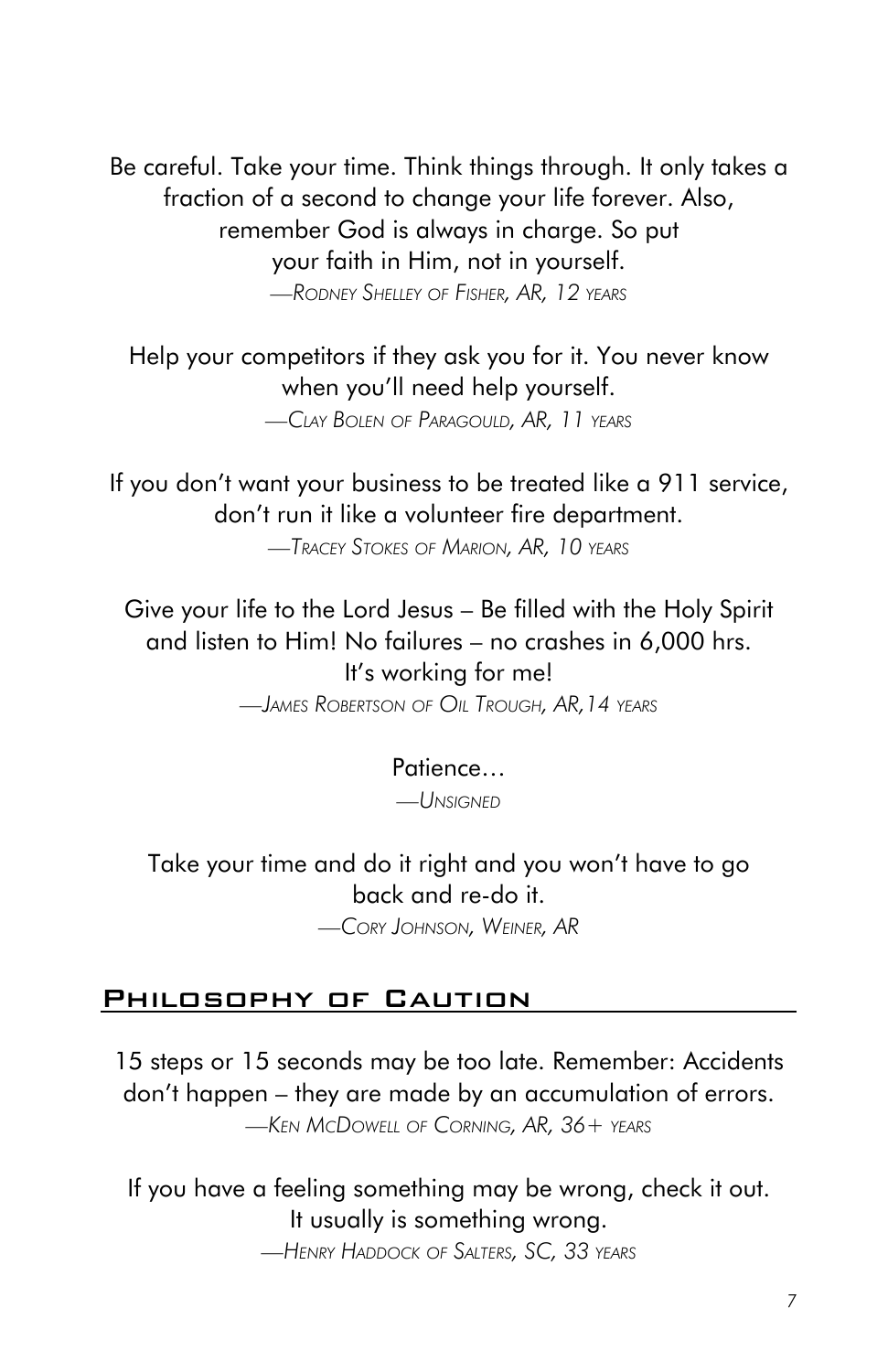Young pilots: Don't fly into a situation where you can't retreat. If you're not sure, don't do it! Older pilots: Force yourself to stay focused. Complacency is deadly.

*—Edward Kramer of Kingsville, TX, 40 years*

If in doubt – Don't! *—Jerry Hunt of Taft, TX, 40 years*

Be careful about, "Watch this!" *—Jim Floyd of Liberal, KS, 37 years*

Don't be dead – Think ahead! *—Sarge Hoem of Joes, CO, 34 years*

Always leave yourself an out. *—Marc Mullis of Austin, TX, 33 years*

Leave yourself an out. *—Ed Shores of Robstown, TX, 33 years*

Slow down. Keep your family in mind. It's not just about money. *—Terry Bosserman of Lake City, FL, 30 years*

> Be careful. Learn from your mistakes. *—Unsigned, 30 years*

Do not get in a hurry. Haste makes waste. *—Paul Anderson of Canby, MI, 30 years*

Don't let anyone talk you into doing something you are not comfortable doing.

*—Eric McGee of Hondo, TX, 30 years*

Don't spray a pass that you'll regret later.

*—Mark Hartz of Almyra, AR, 26 years*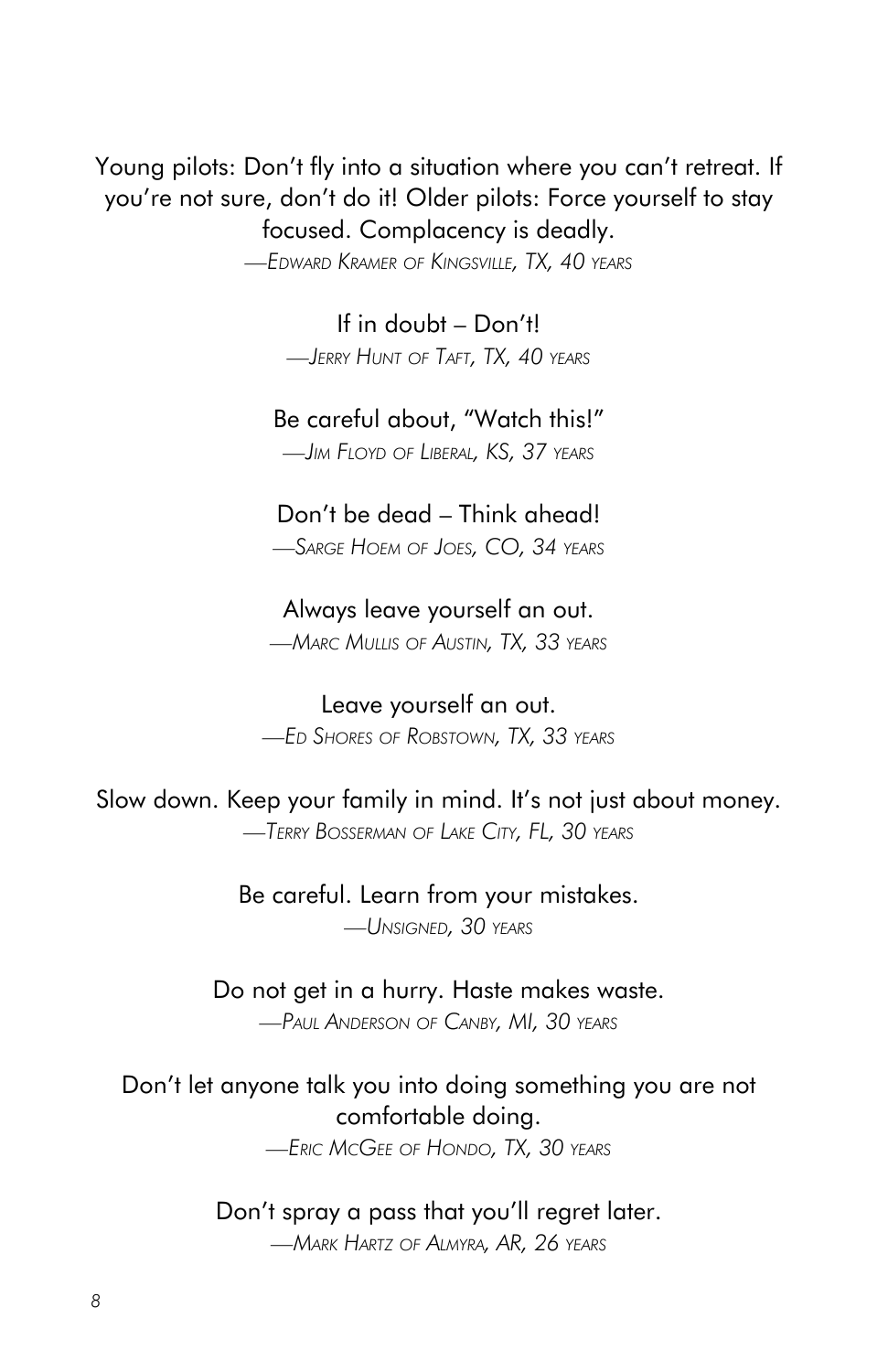#### Slow down and live on those long hot days.

*—Carroll Van of Greenville, NC, 25 years*

Stay away from deer pens. *—Matt Fitch of Pearsall, TX, 25 years*

Never let the farmer pressure you with too much. *—Steven Taylor of Des Arc, AR, 24 years*

> If it feels wrong, it probably is. *—Jim Hess of Wynne, AR, 23 years*

Never let the operator push you to do something you know is not a good idea!

*—Greg Foshee of Edinburg, TX, 18 years*

Learn to say, "No." Park the plane and walk away. *—Dale Pence of Richmond, MO, 16 years*

> No customer is worth killing yourself for. *—Rusty Johnson of Lake Village, AR, 12 years*

Slow down and take your time starting out. *—Chris Scrogin of Corning, AR, 12 years*

Do not do anything today that would keep you from flying tomorrow! *—Bill Warner of Independence, KS, 12 years*

Do not ride your motorcycle at dusk during the flying season. Stick to something safe like ag flying! Be responsible. *—Cord Foster of Big Spring, TX, 8 years*

> Expect the unexpected *—S. Helicopter of Banford, FL, 7 years*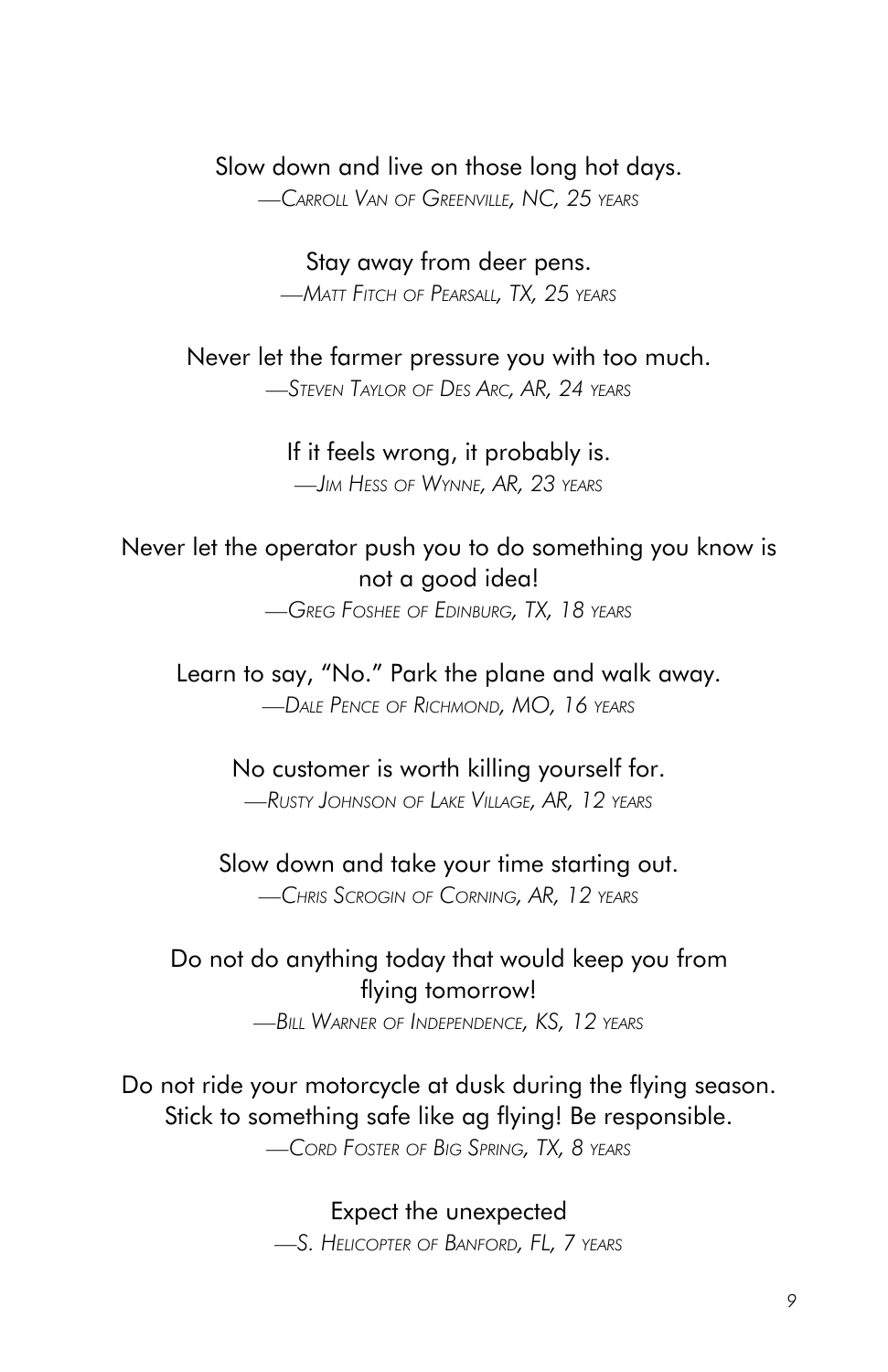If you feel that conditions are not right, even if everyone else says they are, get out of the airplane. The job is not worth your life.

*—D Norton of Texarkana, AR, 3 years*

Don't let the workload get to you. Don't get in too big of a hurry. Take your time and keep a good head on your shoulders and be safe!

*—Unsigned*

If what you are getting ready to do doesn't seem right, it probably isn't. Learn to trust your gut feeling.

*—Unsigned*

#### Philosophy of Health

Fatigue can kill you. Take short breaks if you can't quit. *—Robert Grace of St Francis, KS, 38 years*

Get plenty of rest. Limit alcohol. Do not get over confident of your flying abilities. Do not take unnecessary chances.

*—Harold Scifres of Turrell, AR, 30 years*

Get electronic noise canceling headsets (ANR) and save your hearing! *—Jerry Hedl of Pearsall, TX, 23 years*

Your body is an engine. It won't operate efficiently for long periods of time without fuel and maintenance. You will feel better and be more productive if you eat well and get some exercise, day in and day out. *—Doug Johnson of Cozad, NE, 10 years*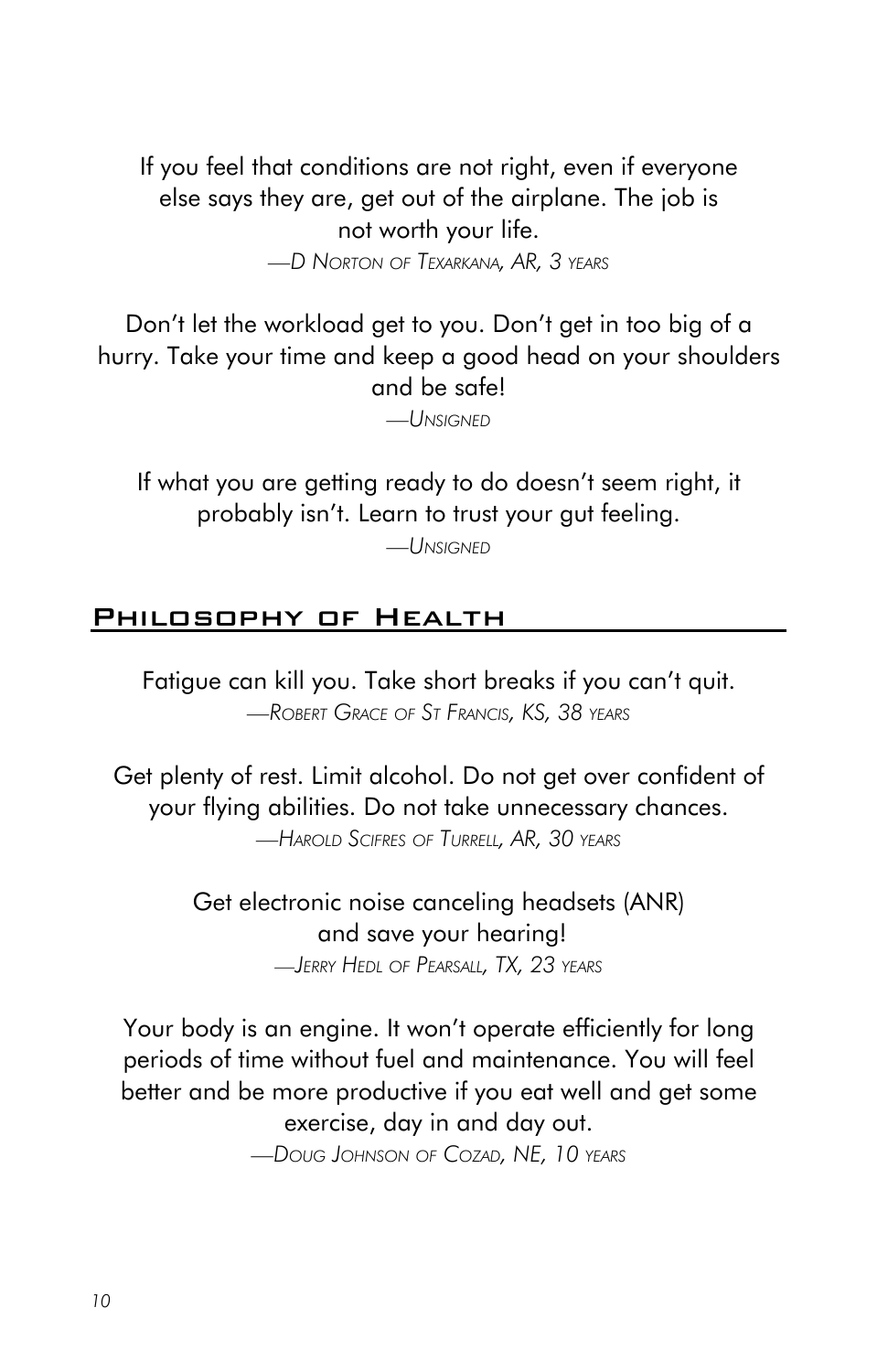Get and use an electronic carbon-monoxide meter. The cards are worthless for low level, long-term exposure. Keep your vents open to pressurize the cockpit with fresh air even if you have A.C. If you smell exhaust, chemical or smoke in the cockpit, you are not getting fresh air. All airplanes engines emit carbon monoxide… even turbines. And radial exhaust systems are especially leaky. There appears to be a 2" boundary layer on most radial ag planes. Vents need to be located beyond this level. *—Jerry Hedlof of Pearsall, TX, 23 years*

> Reassess yourself daily. *—Wayne Slaughter of Farmville, NC, 30 years*

Get 8 hours of sleep. *—Gil Gilbreath of Forrest, AR, 33 years*

#### Philosophy of Listening

Listen to advice – Think for yourself. Most bad events are not by accident. *—Rob Putz of Hearne, TX, 60 years*

As hard as it will be, listen to and ask the high-time pilots all the questions you can.

*—Ted Campbell of Texarkana, AR, 38 years*

## Attend PAASS programs.

*—Richard Whatley of Long Mott, TX, 40 years*

#### Be still and know the power of God.

*—Dennis Webb of Coy, AR, 32 years*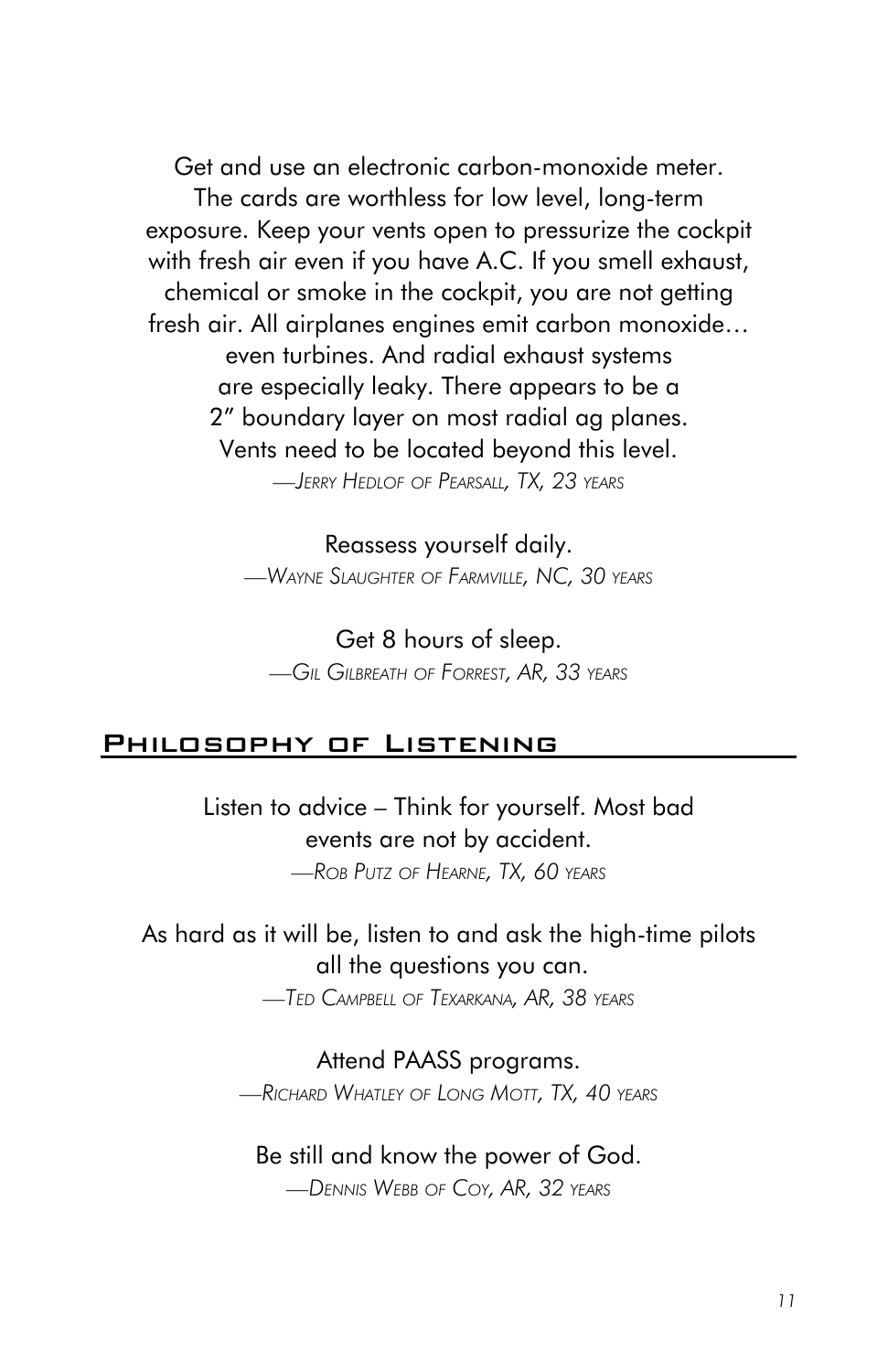Watch the movie, "Turn Smart" sponsored by Air Tractor and featuring Wayne Handley.

*—Richard Whatley of Long Mott, TX, 40 years*

I've been flying for 34 years and I still listen to older pilots when they have something to say. The younger pilots need to take their time and try to make better decisions.

*—Jeffery Leger of Winnie, TX, 34 years*

Attend PAASS program! Learn from your and other's mistakes. The PAASS program brings these mistakes to your attention every year. *—Andy Taylor of Ft Benton, MT, 25 years*

Listen to the voice in your head and the feeling in your gut. They are a great source of advice.

*—Rod Young of Bird City, KS, 22 years*

Don't rush for experience. Keep your ears open for information. Listen to the old-timers.

*—Randy Lowrie of Sweetwater, TX, 21 years*

Listen to the advice you get from the older guys. It may save you some grief, or even some recovery time.

*—Mitch Probasco of Floydada, TX, 20 years*

If you are just getting started flying crops, choose more than one mentor and make your judgments and decisions based on what should be safe, good sense.

*—Dain Guetersloh of Lubbock, TX, 16 years*

Listen and learn from the older, more experienced pilots. Learn from their mistakes. Don't let yourself get talked into something you don't feel comfortable doing.

*—Dawn McMillen of Roswell, NM, 4 years*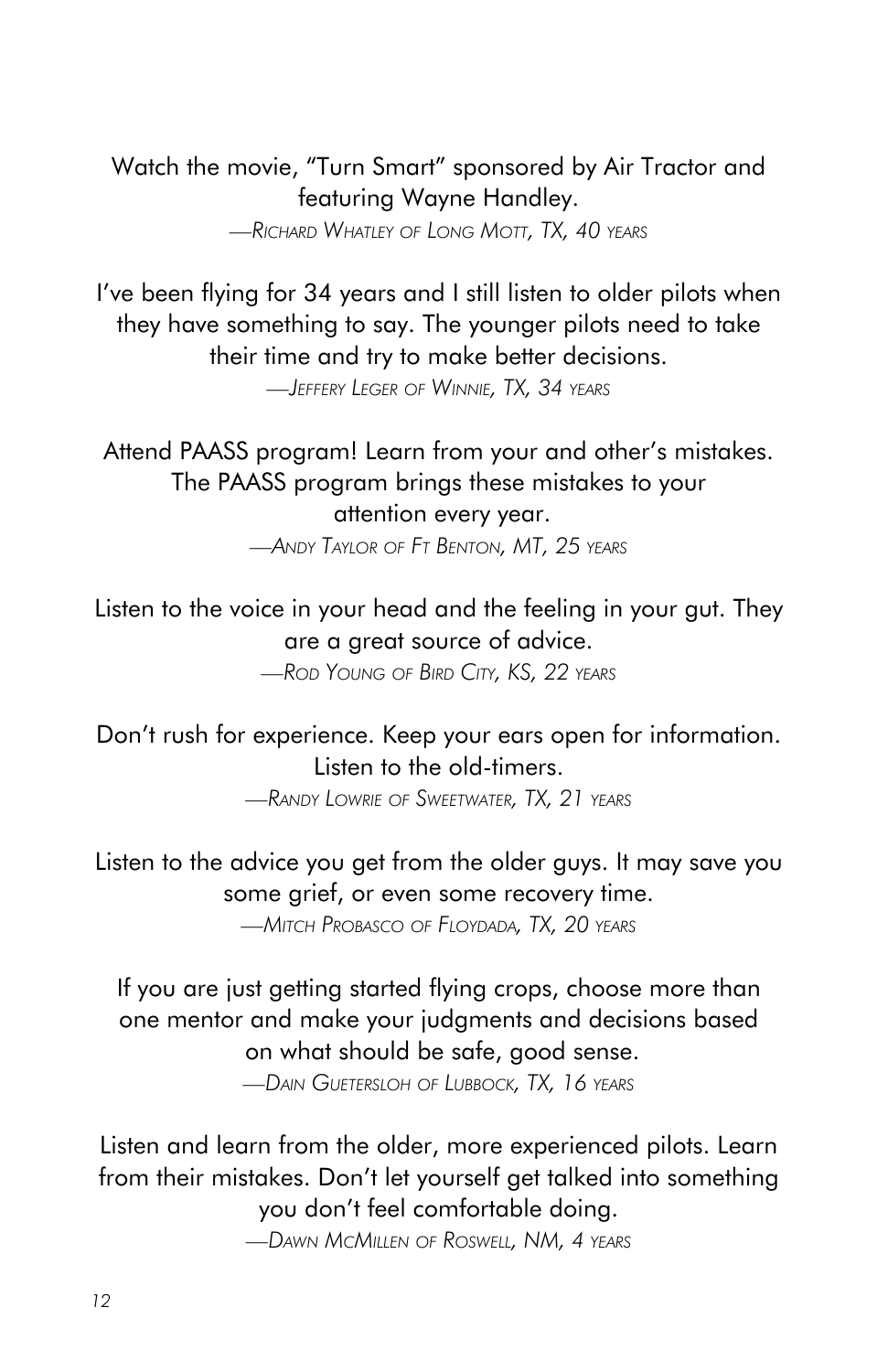Listen to the advice of others and learn from their experiences. *—Bryson Cooper of Memphis, TN, 14 years*

#### Philosophy of Pilotage

Thou shalt not screw up. If in doubt; Don't! *—Curt Bumgarner of Odell, OK, too many years*

Make your first flight empty each day (helicopter) to get your mind back in the cockpit. *—Rick Finney of Memphis, TN, long time*

An old pilot told me as a beginner, "If you are over eager and a bit careless trying to do a good job for a farmer and kill yourself, just remember; the farmer may just very well be dating your wife the next week!"

*—Jim Floyd of Liberal, KS, 37 years*

If you start it (the plane), don't leave it. *—Ken McDowell of Corning, AR, 36 years*

Try and do your most complicated fields first. *—Stan Ferguson of Cotton Plant, AR, 32 years*

Young pilot – Do only what your capable of. You don't learn over night. Don't try to out-turn or out-carry. Be consistent with your turns as well as your loads. You want to go home every night. Pay attention and learn. We never quit learning. *—Michael Wallen of Walnut Ridge, AR, 31 years*

> Fly the airplane first – always! *—Lori Love of Wichita, KS, 30 years*

Turning time goes down as experience goes up. *—Eric McGee of Hondo, TX, 30 years*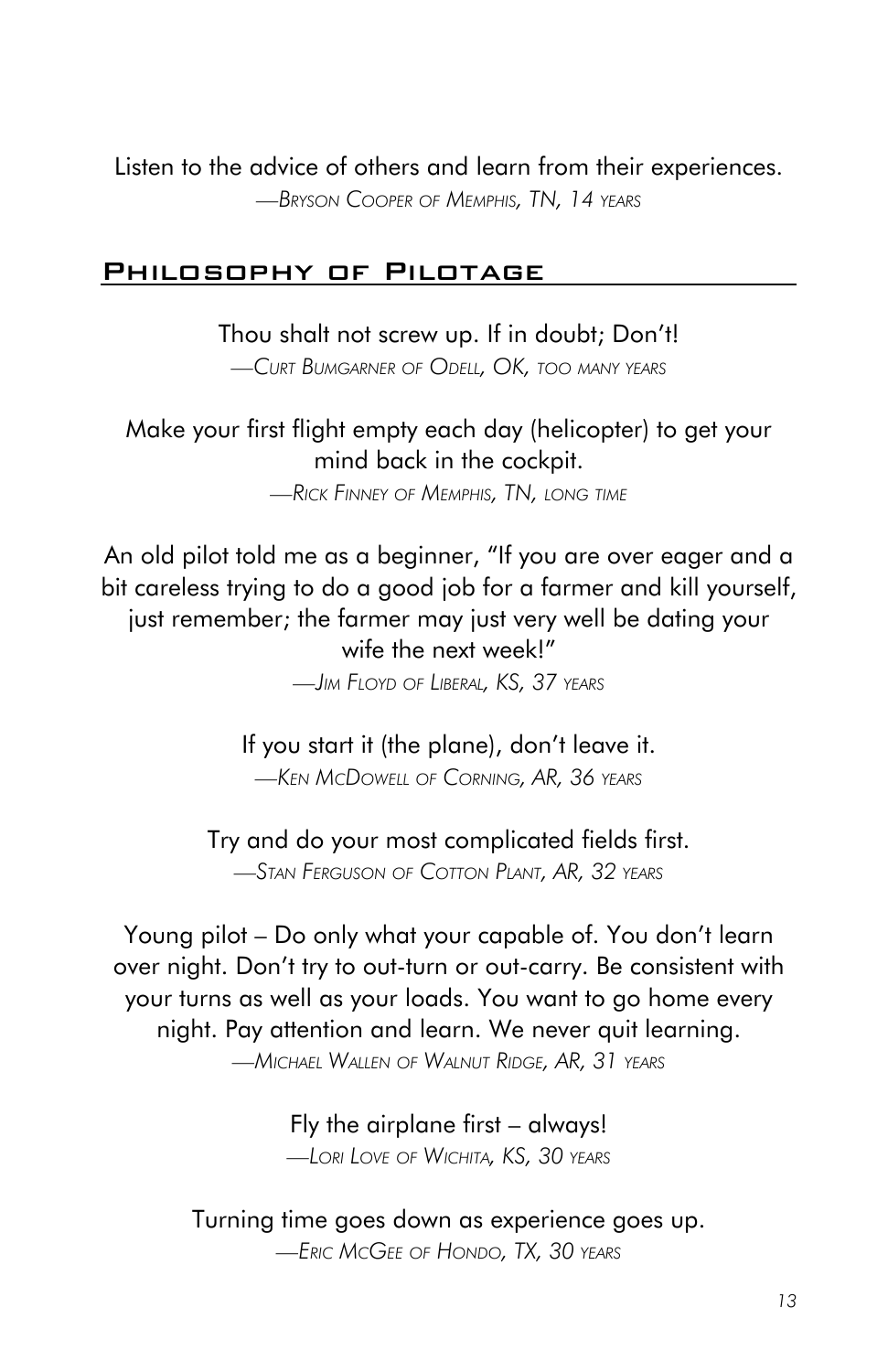Haul less, charge more, make extra trips rather than have greater than a comfortable load. *—Rick Shaw of Oberlin, KS, 35 years*

Try to do the best job you can under the circumstances. But, sometimes due to wind conditions or obstacles, it is not possible to cover the field as well as you would like. If you kill yourself trying to do so, the farmer you are trying to do such a good job for probably won't even go to your funeral!

*—James Jennings of Fruitland, ID, 30 years*

No matter what happens, fly the airplane first. *—Hal Tom of College Station, TX, 27 years*

Do not let the grower dictate under what conditions you will fly a job. Do not let farmers or Boll Weevil Foundations press you into flying too close to dark.

*—Don Simpson of Bryan, TX, 27 years*

First of the season, carry lighter loads. Watch for other aircraft. There are a lot of other aircraft in different areas of the country. *—Richard Holiman of Jonesboro, AR, 26 years*

Treat the last load like the first load. Keep your mind on work, not what comes after!

*—Bill Hoeffner of Lyons, KS, 26 years*

If you can't see over the mountain, you can't cross it. *—Trampas Johnson of Weiner, AR, 17*

> When in doubt, pull out. *—Henry Wooten of Lexa, AR, 20 years*

Maintain thy airspeed lest the earth arise and smite thee. (11th commandment)

*—Unsigned*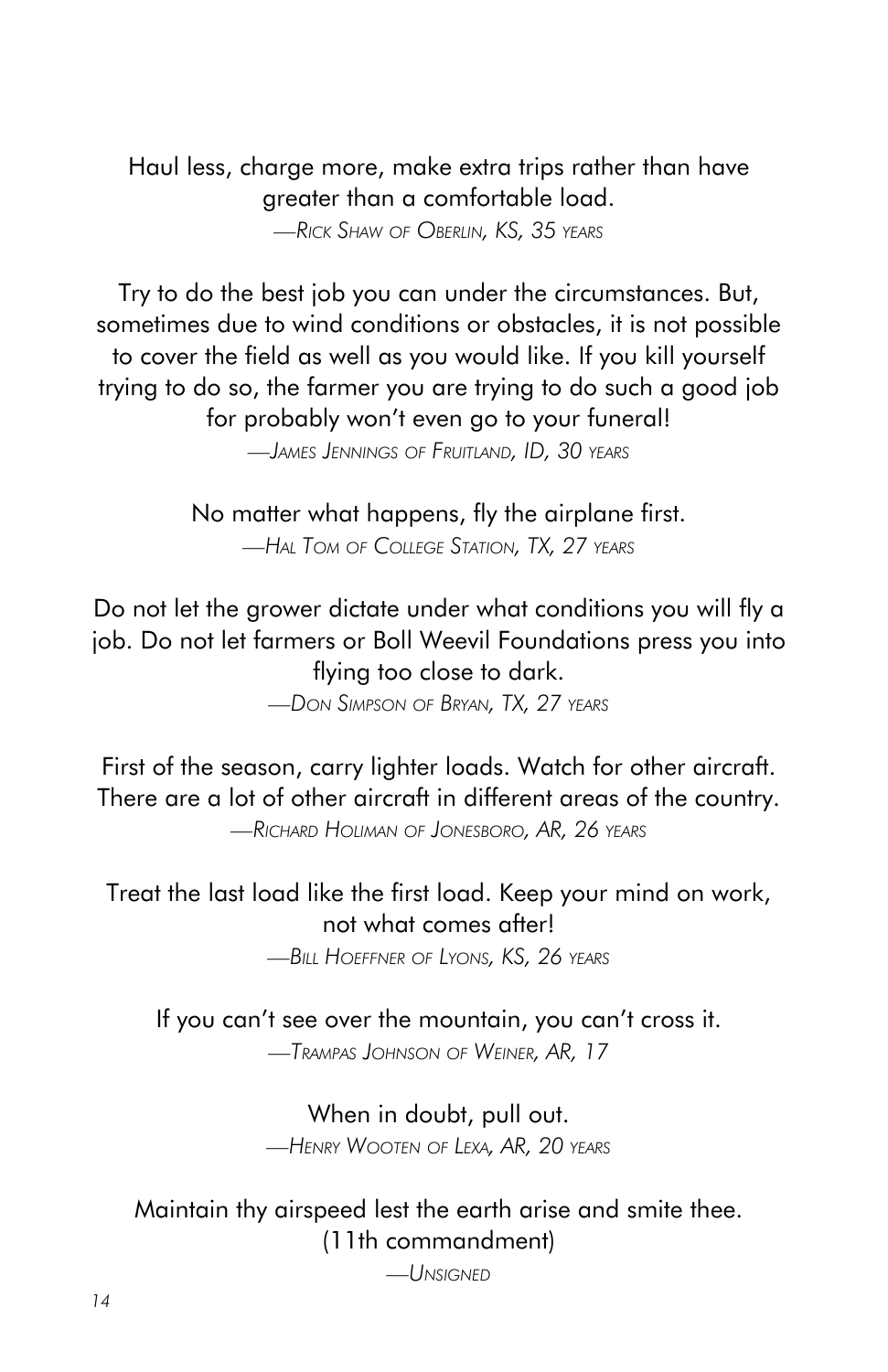Do every spray job better than the previous one.

*—Unsigned*

### Philosophy of Teaching

As an operator, I print out the weekly NAAA email and give a copy to each of my pilots.

*—Jerry Hunt of Taft, TX, 40 years*

Support your community, schools, clubs, etc. *—Terry Bosserman of Lake City, FL, 30 years*

Hopefully the people that have been in the crop dusting business will take the time to teach the beginners. Actually we all learn from others. I still have new things happen after 28 years and still learn a lot from others.

*—Ken Vollmer of Murdo, SD, 28 years*

Try to let your customers know that you are open Monday through Thursday as well as Friday, Saturday and Sunday. Also explain to them that poor management on their part doesn't automatically cause an emergency on your part. Never ever start your phone number with 911.

*—Gary Michaelis of Goodwin, AR, 22 years*

Remember how you started as an ag pilot, so you can help the young ones get in and be safe! *—Rusty Lindeman of Hondo, TX, 20 years*

Veteran Pilots: Even though the season is a busy time, take the time to answer the questions of a new pilot (helicopter or airplane) as complete as possible. If you don't and equipment gets wrecked, your season just got busy.

*—Robert Hook of Big Lake, MN, 1year*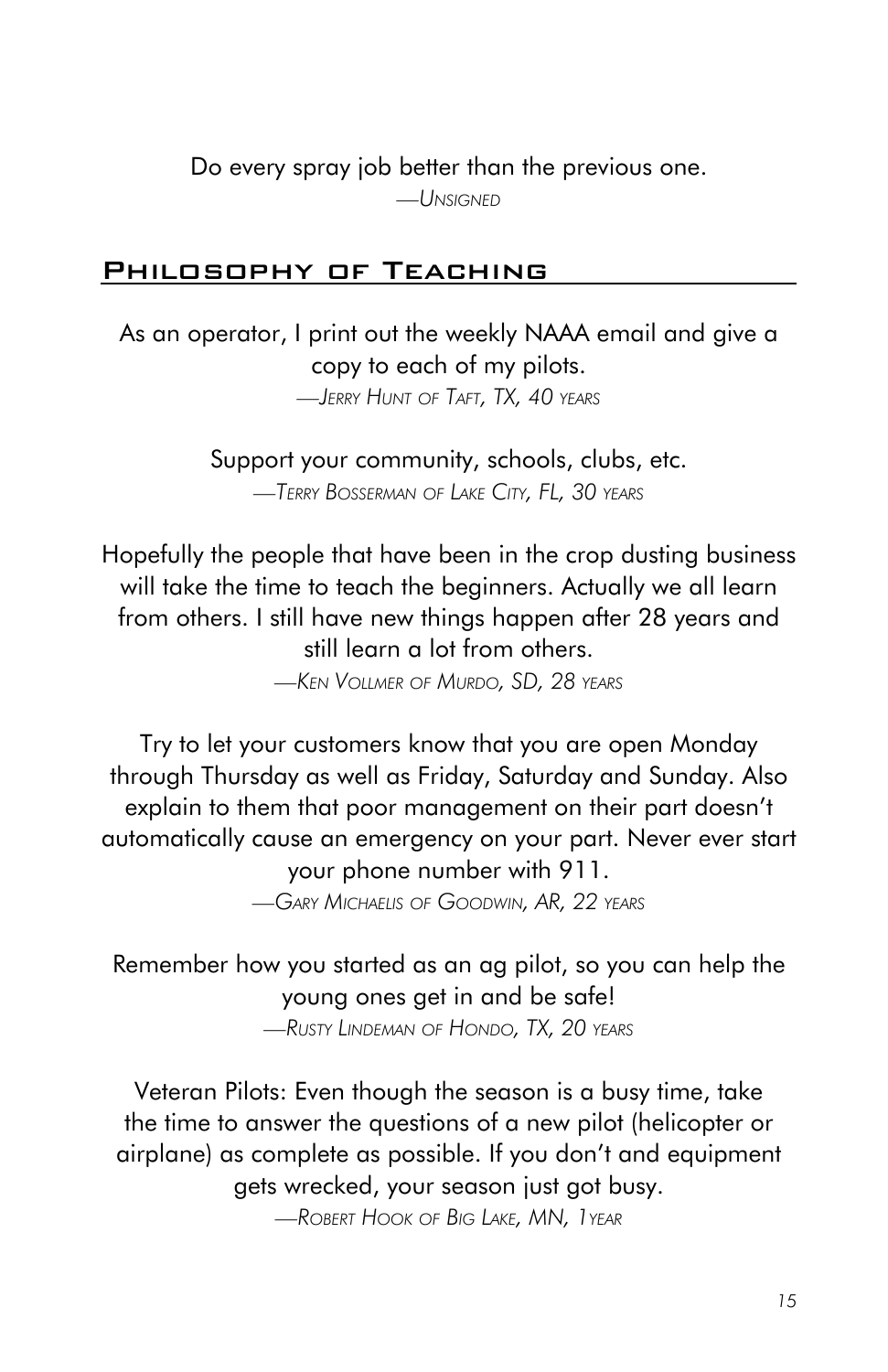Share your experiences with all pilots. You never know when it might save someone's life.

*—Cory Johnson of Weiner, AR*

#### Preflight - The Cockpit

Use a good checklist before takeoff and landing.

*—Johnny Crist of Garden City, KS, 25 years*

Prior to leaving the dock/loading pad: We have placards on our aircraft that say, "Attitude, Hopper Door, Nozzles, Fuel". It only takes a brief moment to check these items prior to taxi. By having them in plain sight it's a quick reminder. If one of these is out of line it can be corrected pre-taxi.

*—D. Seth Felix of Olathe, CO, 12 years*

## Preflight - The Fuel

Always sump fuels every morning and check fuel nozzle before re-fueling.

*—Ronnie Fehmel of Bay City, TX, 40 years*

Visually look in fuel tanks. Don't trust any fuel gauges. *—Rick Shaw of Oberlin, KS, 35 years*

Two times in my career a potential accident was avoided while fueling by paying attention to the appearance and color of the fuel coming out of the nozzle. The first time involved water from a leaking underground tank. The second was 2-4D that was inadvertently delivered into an avgas storage tank.

*—Don Newton of Lewiston, MT, 35 years*

Check oil and drain sumps every day. *—Gil Gilbreath of Forrest, AR, 33 years*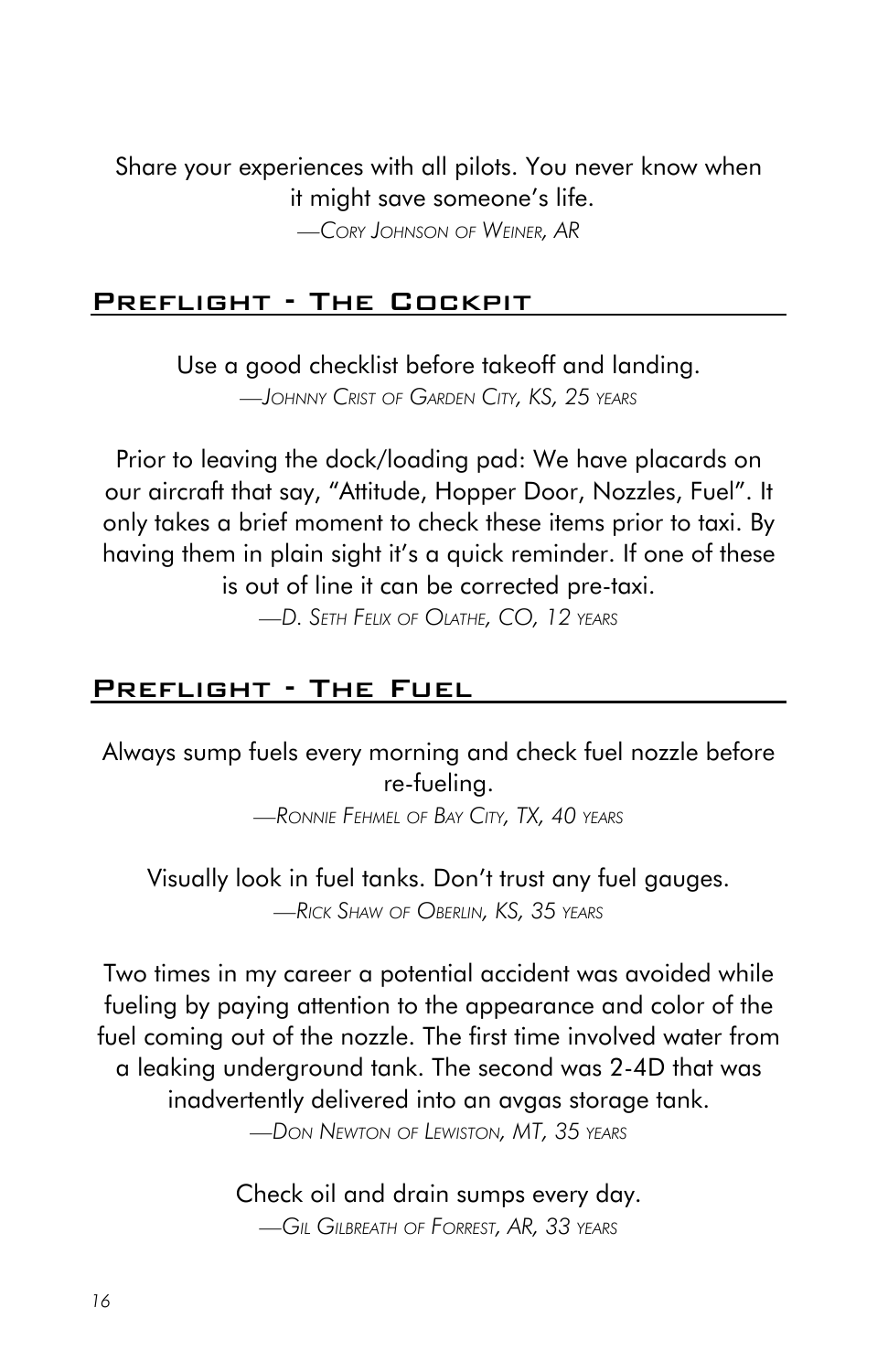Fuel exhaustion: If you haven't figured if you have enough fuel, you don't. *—Alan Rogers of Alamoso, CO, 31 years*

> Clear fuel tanks before every take-off. *—Jim Laird of Mark Tree, AR, 31 years*

Don't get talked into taking off until you are ready. Finish that pre-flight and check the fuel. You might not be full! *—Eric McGee of Hondo, TX, 30 years*

Always use a gallon meter visible to pilot for fueling aircraft. *—Rodney Killam of Carlinville, IL, 12 years*

Assume nothing. Gas gauges lie; farmers omit telling about power lines; check engine oil daily; drain fuel tanks daily.

*—Unsigned*

Calculate fuel usage on every load. *—Unsigned*

## The Airplane

Preflight aircraft before flight. *—Ronnie Fehmel of Bay City, TX, 40 years*

Keep a clean windshield. *—Gil Gilbreath of Forrest, AR, 33 years*

Break down your job into categories: 1. Are you rested and prepared? 2. Is your aircraft ready? Fly the airplane first. Everything else is second. 3. Do you have a plan to execute your task? 4. Review yourself once the job is done… was there a better way?

*—Jason Hammock of Walnut Ridge, AR,14 years*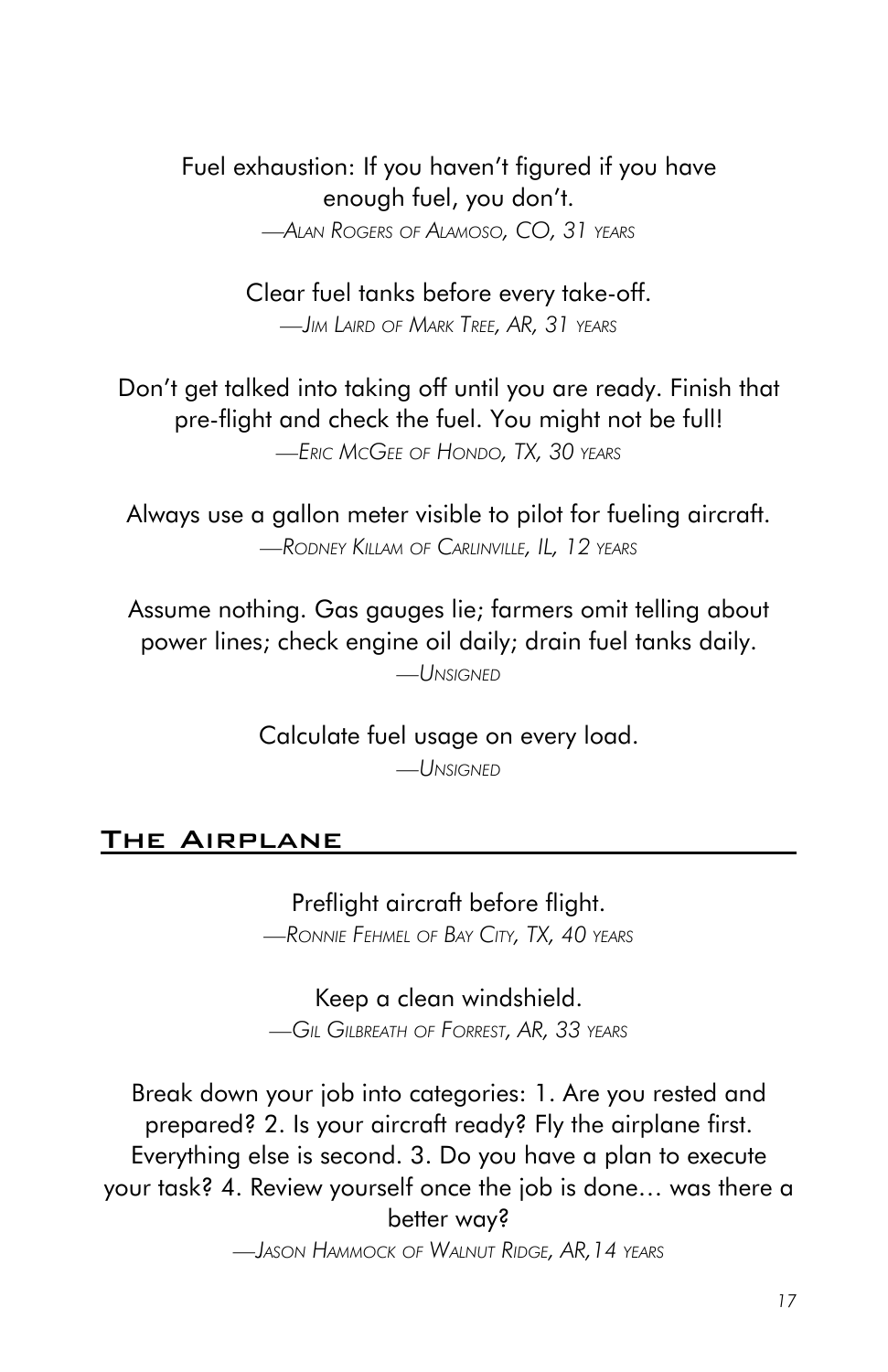ALWAYS take time to preflight and walk around your airplane before the first flight of the day.

*—Glenn Hogg of Lamesa, TX, 31 years*

Don't shortchange yourself on your pre-flight inspection. It can kill you.

*—John Seay of Glen Rose, TX, 27 years*

Be very familiar with your cockpit: e.g. Be able to check switches without looking down.

*—Dennie Stokes of Parkin, AR, 33 years*

Do a proper and thorough pre-flight at the beginning of every day – no matter how busy you are. Airplanes break and wear out. A good pre-flight can save your life! *—Troy Vaught of Graham, TX, 39 years*

Been flying all my life – 47 years of age – in ag. You learn to use a preflight checklist when you start flying and don't throw it away because if I had used it this year, I wouldn't have forgot to put my flaps down on takeoff. AT401 off the end of an airstrip…

*—Dardon Morgenroth of Victoria, TX, 26 years*

When you close the door, make sure the cockpit is clean (worries, problems, etc.) Fly first, last, and always. You can't fix anything from the pilot's seat.

*—Randy Price of Blythville, AR, 26 years*

Always preflight the plane. *—Johnny Crist of Garden City, KS, 25 years*

Take your time pre-flighting and checking your load sheets before you give them to your mixer/loader. Do not let farmers tell you how to fly the field.

*—Andy Christan of Danbury, TX, 12 years*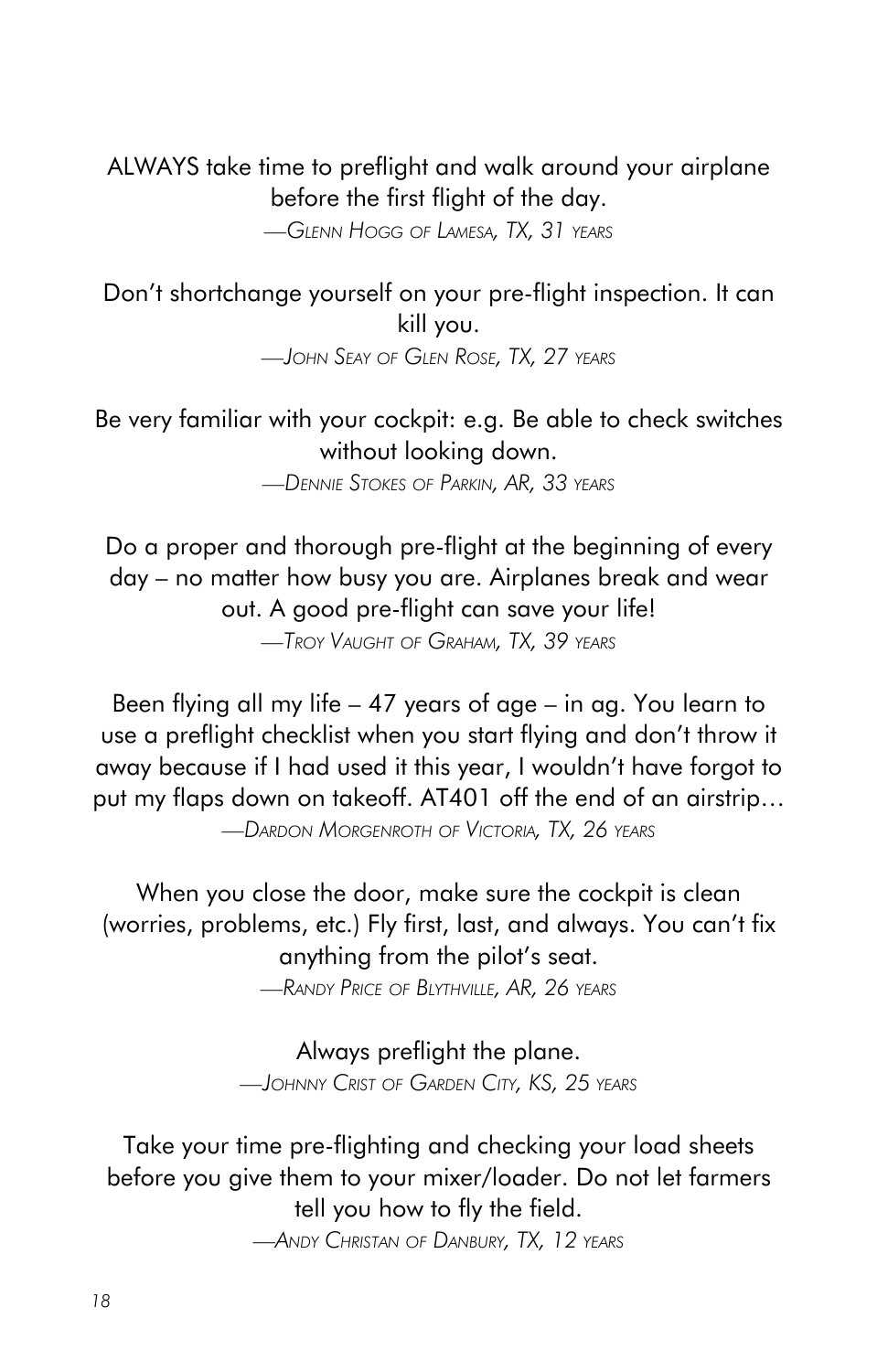## PREFI<sub>IGHTI</sub>

*—Mike Bartholomew of Storm Lake, IA, 10 years*

Preflight! Really look at the aircraft systems and controls.

*—Unsigned*

CHECKLIST! CHECKLIST! CHECKLIST!

*—Unsigned*

## Before Take-Off

It's better to spray 3 medium size loads than 2 huge loads. It's easier on my airplane and myself. I feel better toward myself and my old plane.

*— Ronnie D. Booker of Headrick, OK, 40 years*

No flying in the heat of the day…

*— Ronnie D. Booker of Headrick, OK, 40 years*

Always check rudder, elevator, and aileron controls before takeoff by moving stick and rudder petals.

*— Don McIntyre of Angleton, TX, 39 years*

Put a picture or two of your family and loved ones somewhere in a safe place in your cockpit where you can easily see them. Whenever you are tempted to do something that is unnecessarily risky, please take a glance at these pictures and re-think your plan. *— Gray L. Meyers of Onida, SD, 36 years*

(Think) Is this the field/load that I may not return from? *— Andy Deterling of Pond Creek, OK, 24 years*

> Carry a fire extinguisher *— Gerald Schulz of Snyder, OK, 22 years*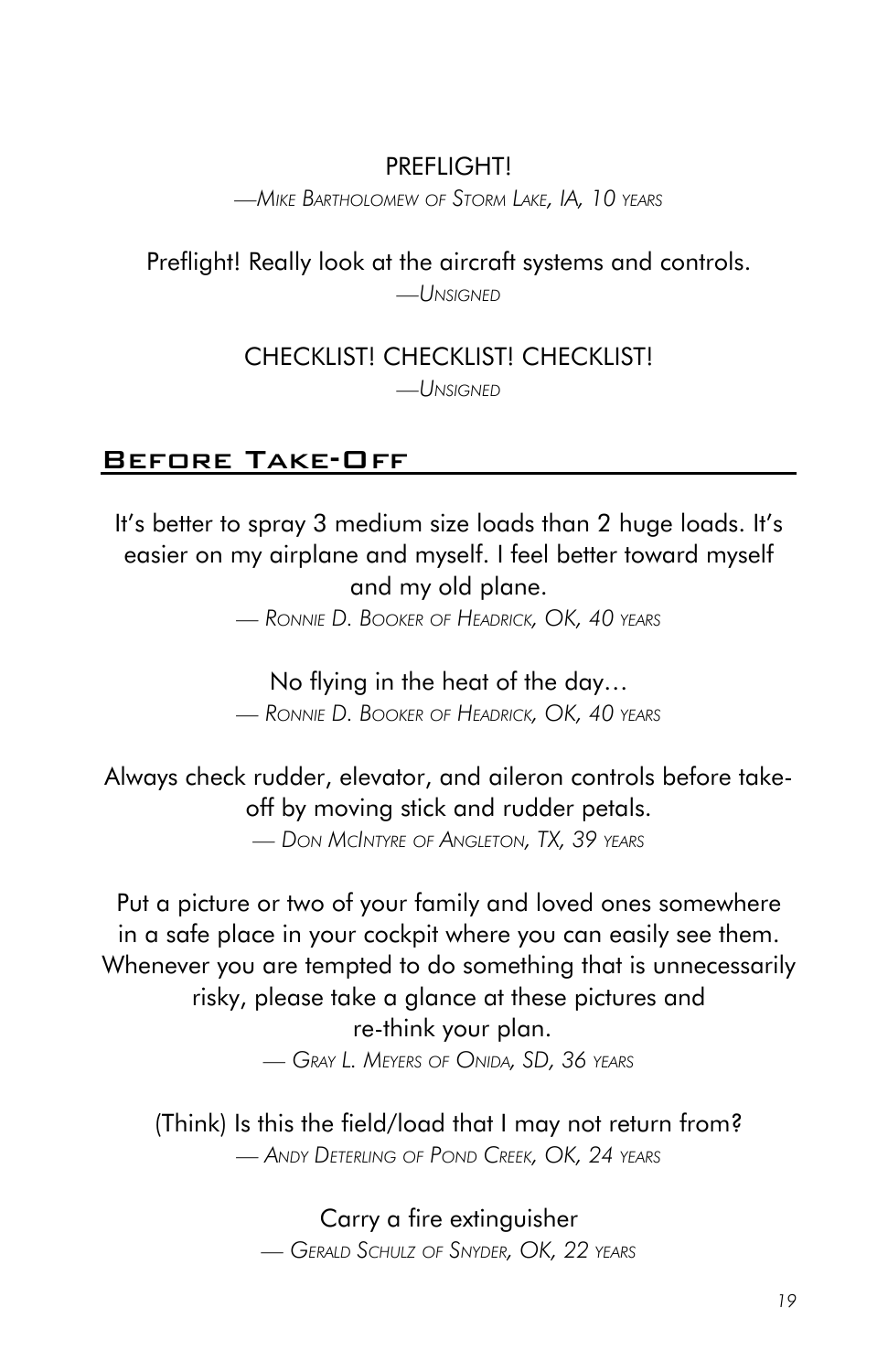## Flying the Take-Off

The runway you leave behind you cannot be used. Always use the entire runway!

*—Kenneth Boenig of Floresville, TX, 42 years*

Make all takeoffs with your hand on the dump handle. *—Lori Love of Wichita, KS, 30 years*

Treat "no wind" as a "tail wind" when plane is loaded. *—Jim Howard of Mt View, OK, 30 years*

Load plane so you will get off in 2/3 to 3/4 the length of the strip so you have a safety margin for the unexpected. The plane will fly better and faster.

*—Buddy Powell of Gin City, AR, 27 years*

Watch density altitude and temp. Don't overload plane! *—Johnny Crist of Garden City, KS, 25 years*

On a short strip in an aircraft with electric flaps set takeoff flaps prior to rolling in case flaps fail before adequate flaps are fed in during takeoff roll.

*—Unsigned*

Use the entire runway.

*—Unsigned*

#### Flying the Ferry

Ferry at safe altitude. *—Ronnie Fehmel of Bay City, TX, 40 years*

Ferry high – above towers. *—Brent Gregg of Ropesville, TX, 30 years*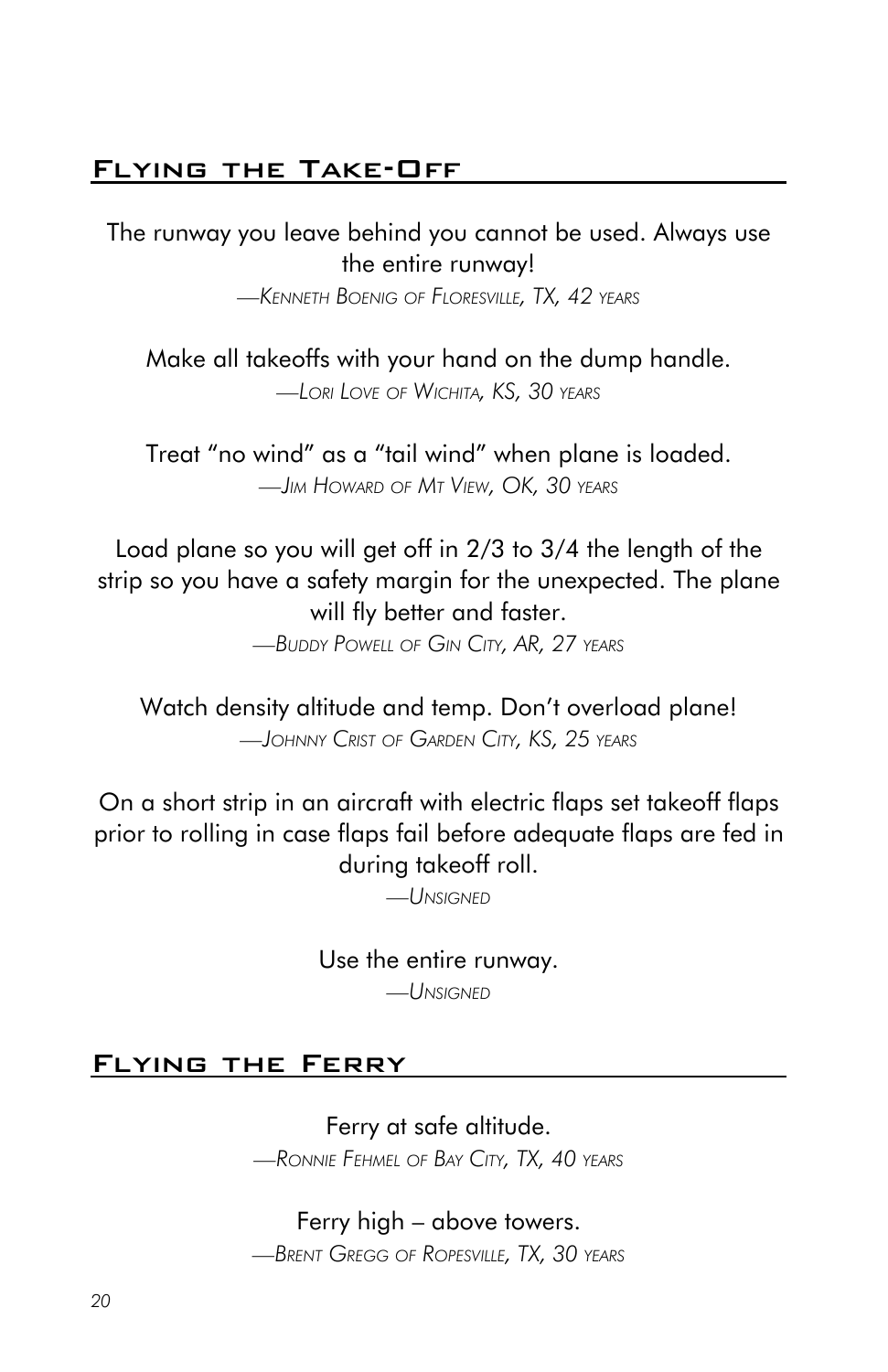When ferrying to the field, fly so you can be seen above the horizon. It's hard to see when you're flying low. *—Jim Laird of Marr Trec, AR, 31 years*

Use the UNICOM when approaching the airfield. *—Jim Laird of Marr Trec, AR, 31 years*

Always ferry at 500 feet – if you can't get there, you're too heavy. *—Lori Love of Wichita, KS, 30 years*

What goes up must come down. If you are watching an aircraft off your right wing, don't forget there might be one working off your left wing also. Two aircraft converging at a 90-degree angle at the same speed appear to be stationary on the horizon. They can, and do hide behind struts and canopy window edges. *—Terry Wilson of Walnut Ridge, AR, 28 years*

Always ferry higher than communication towers in your area. *—John Seay of Glen Rose, TX, 27 years*

Keep your eyes out of the cockpit below 500-AGL… ALWAYS! *—Joe Russell of Edna, TX, 20 years*

#### Flying the Observation

Study guy lines on towers and give them extra clearance. *—Joe Vaughn of Tulia, TX, 49 years*

Fly around field before starting job. Look for wires, stand-pipes, etc.

*—Ronnie Fehmel of Bay City, TX, 40 years*

## Always circle field to observe hazards.

*—Bert Bruton of Garden City, TX, 36 years*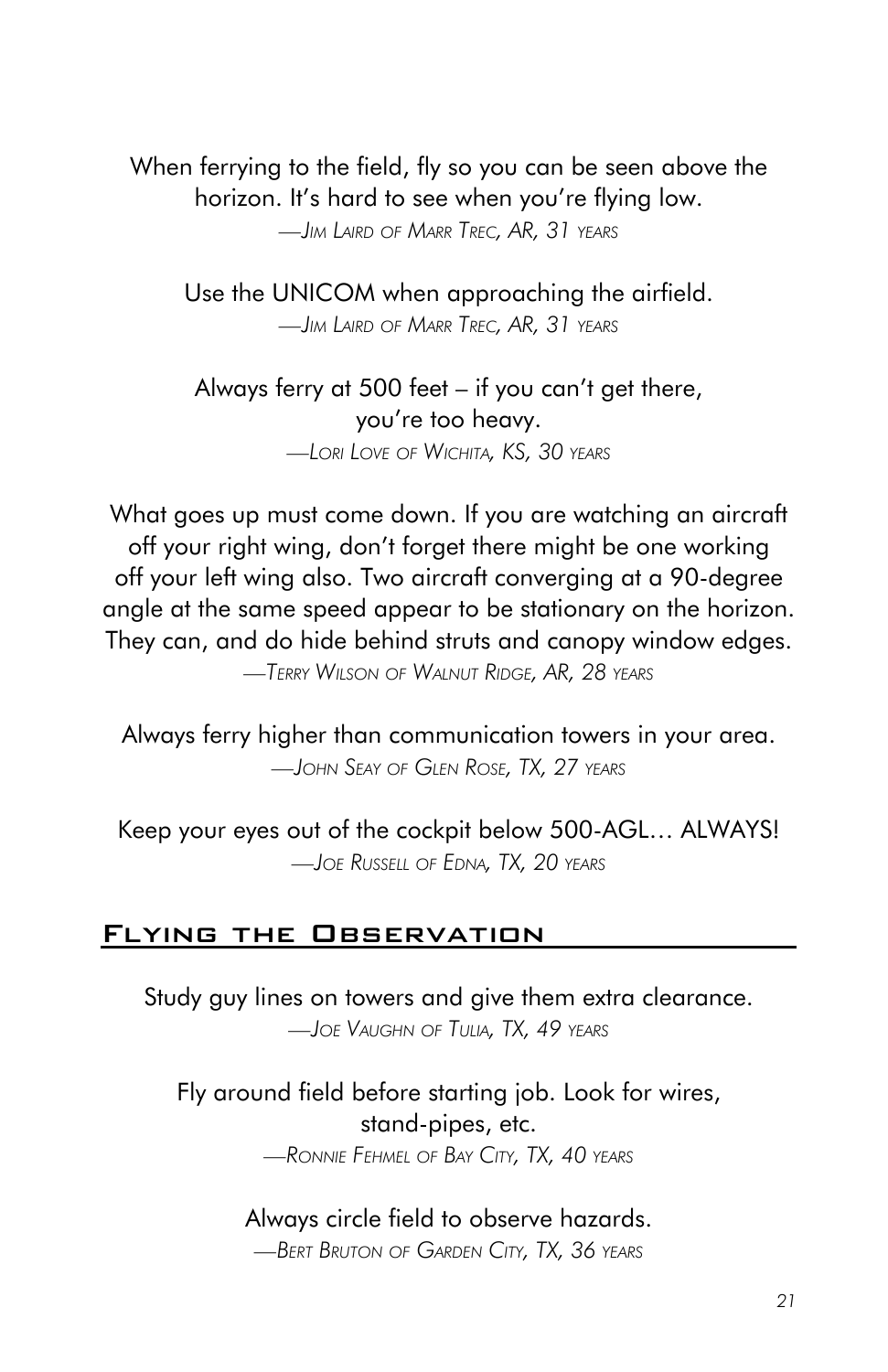Look for the transformers on the power line poles. There's nearly always another wire going somewhere. *—John Broome of West Helena, AR, 37 years*

Survey the field. If there are buildings, there are wires. If the wires are in your line of sight or below, you can't get under them. *—Larry Helm of Harrisburg, AR, 45 years*

Get no closer to a tower than the point where the guy wires anchor to the ground. Usually you can see that easily. You are safe vertical of that point.

*—Gaylon Stamps of Panhandle, TX, 35 years*

Never go into a new field until you've checked it out for wires, poles and people. *—Jim Laird of Marr Trec, AR, 31 years*

Every highline pole has a guy wire coming from it – unless you KNOW it does NOT.

*—Gary Joe Girdley of Keiser, AR, 30 years*

When there are multiple sets of wires – for example; two sets of wires not far apart, (the farther being higher) I have to really concentrate to not look through the closest set and focus on the further set.

*—Brett Whitten of Snook, TX, 29 years*

Fly over field first to look for people and hazards. *—Brent Colvin of Dalhart, TX, 25 years*

## No matter how many times you go to a field, always do a "fly around" the perimeter.

*—Andy Deterling of Pond Creek, OK, 24 years*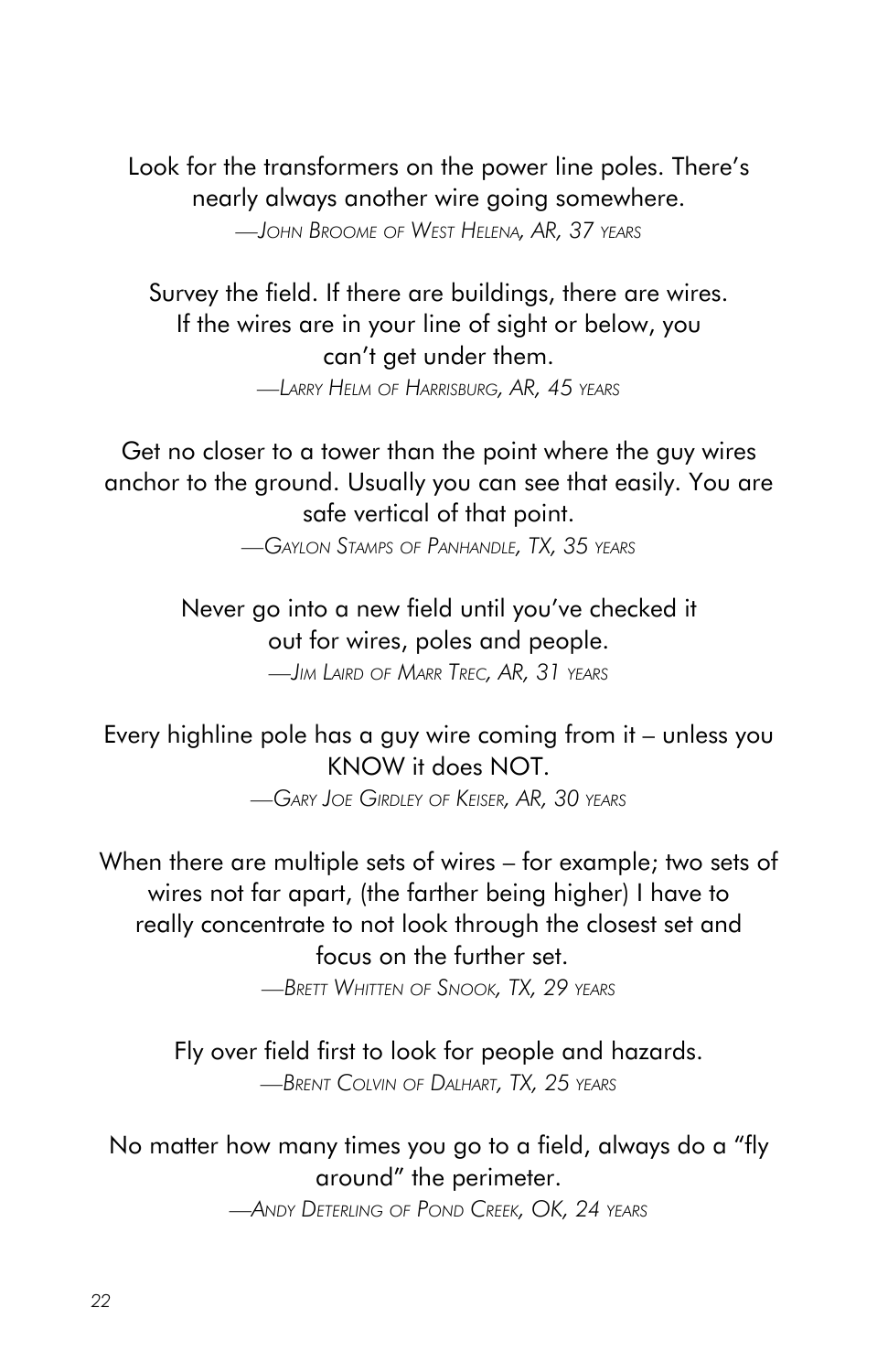Circle the field prior to entering to spray; make shallow turns. *—Gerald Schulz of Snyder, OK, 22 years*

> No matter how many times you fly the same field, always circle the field to know where all obstructions are.

*—Rusty Cartillar of Hickory Ridge, AR, 18 years*

Before starting an application, circle the field (even if it is familiar) to check for obstructions, changes in wires and guy wires, or workers in the field.

*—Wayne Keahey of Star City, AR,15 years*

Always check field for wires, hidden objects, etc. before spraying field. This can be done by making a perimeter pass around the field. *—Johnny Crist of Garden City, KS, 25 years*

Do not assume a field you've previously sprayed that had no obstructions does not now have a wind or cell tower in your

turning area. *—Don Koenig of Las Animas, CO, 14 years*

## Identify the wires feeding the house adjacent to the field before entry.

*—Jimmy Tidwell of Lonoke, AR, 14 years*

Fly around the fields looking for obstacles (wires, trees, etc.) before you begin a job.

*—David Glasscock of Dumas, TX, 13 years*

The biggest obstacle in a field is probably not the only one. *—Don Ripley of Uvalde, TX, 9 years*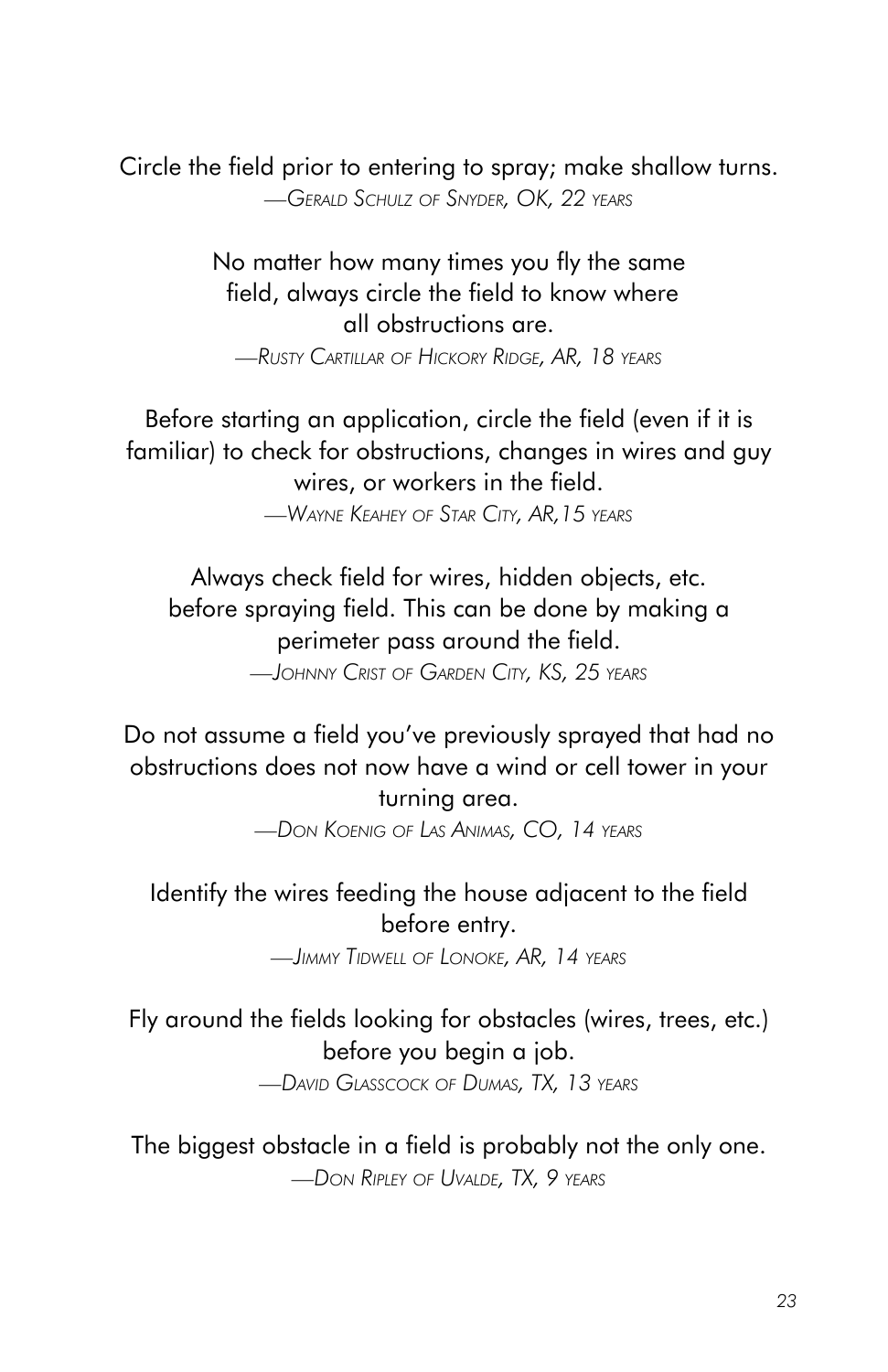Know the wind direction – especially on hot days.

*—Unsigned*

Always look for traps – wires to hidden pole. *—Unsigned*

A tree in the field blends in with the tress on the border. Be careful.

*—Malsburger of Columbia, AL*

Always circle the field before you make your first pass, even if you have sprayed it before. Wires or towers may have been put up since the last application.

*—Unsigned*

#### Flying the Application

Be ye ever mindful of thy airspeed else the earth rise up and smite thee.

*—Curt Bumgarner of Odell, OK, too many years*

Always make first and last pass with the sun to your back. *—Joe Vaughn of Tulia, TX, 49 years*

Never try to look behind aircraft while on swath for any reason. *—Joe Vaughn of Tulia, TX, 49 years*

Develop ability to clear power lines by observation of poles instead of wires. (There are no wires above the poles.) Study line construction practices for guy wires.

*—Joe Vaughn of Tulia, TX, 49 years*

Keep your eyes out of the cockpit unless necessary. *—Lanny Helm of Harrisburg, AR, 45 years*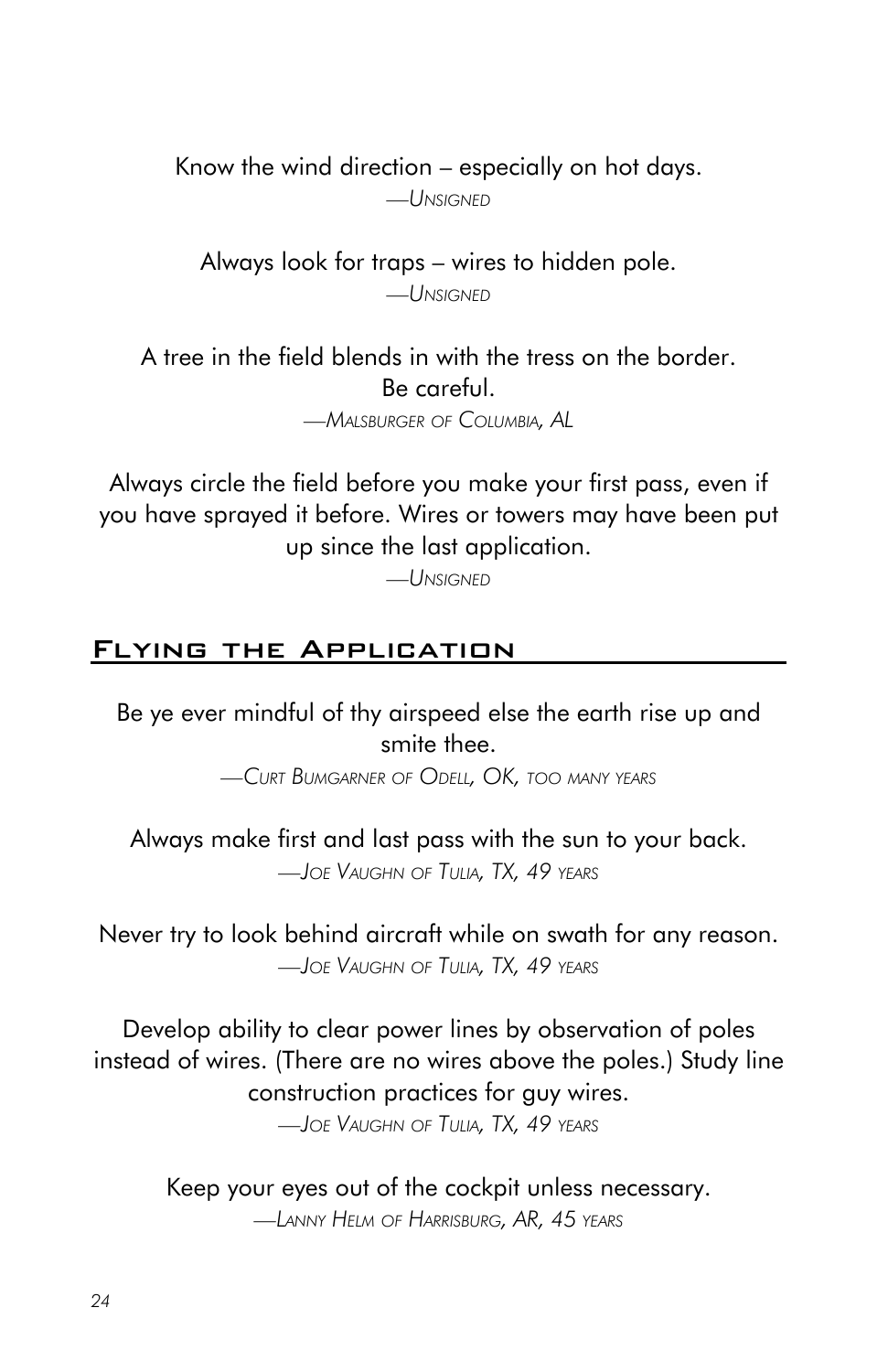#### If you have doubts about a pass under a wire, don't do it.

*—Richard Whatley of Long Mott, TX, 40 years*

Watch for wind shifts. *—Ronnie Fehmel of Bay City, TX, 40 years*

## When in trouble and forced to land, fly the plane until there is no more "fly" left in it.

*—Edward Morrow of Tekamah, NE, 39 years*

Make your first pass with the sun to your back if possible. *—Gary Jordan of Hugoton, KS, 39 years*

When in your turns, keep the nose pointing slightly down. *—Jock Warren of Royal City, WA, 38 years*

Make the first pass so as to be able to turn into the wind. *—Bert Bruton of Garden City, TX, 36 years*

If in doubt about going under a wire – DON'T! *—Bert Bruton of Garden City, TX, 36 years*

> Remember to PULL UP! *—Bert Bruton of Garden City, TX, 36 years*

## Fly by turning the surface around you, not around it, flying by the feeling of the aircraft.

*—Jim Wood of Memphis, MO, 36 years*

Never fly into the sun. *—Gil Gilbreath of Forrest, AR, 33 years*

#### Dump enough load IMMEDIATELY when in doubt about safe take-off or continued flight.

*—Bert Bruton of Garden City, TX, 36 years*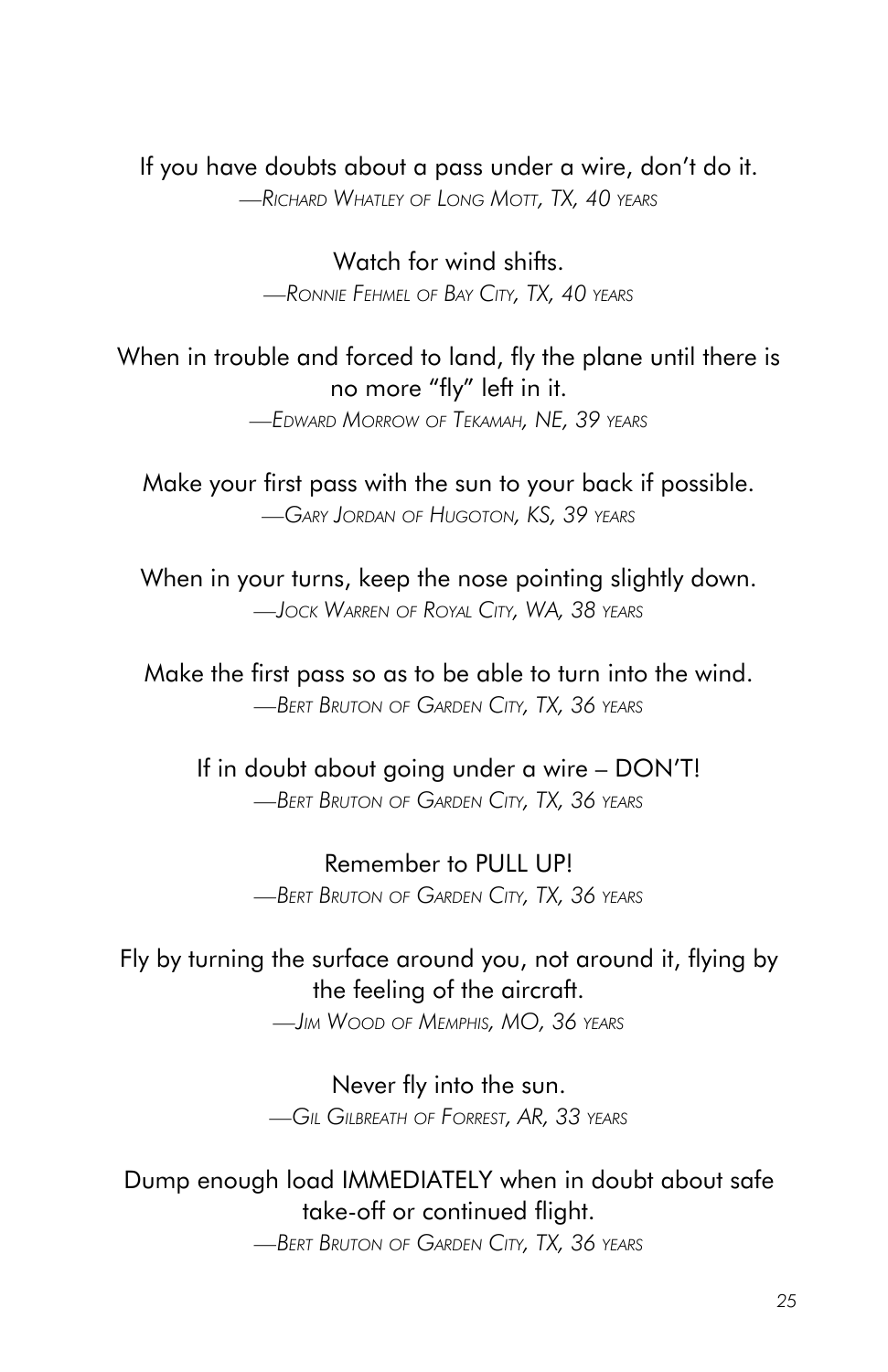Give the first turn of each load a little more time to get the feel of the loaded airplane.

*—Gaylon Stamps of Panhandle, TX, 35 years*

Don't put your first pass on the edge of the field. Move into the field on the first pass so you have a chance to spot snags or guy wires on the edge of the field.

*—J.R. Reabe of Plover, WI, 35 years*

If working in light and variable winds, make passes next to the susceptible crops early in the job – when the wind is constant. *—Rick Shaw of Oberlin, KS, 35 years*

Remember "445". Turning toward the swath, when you see "400" on the feet off swath, you should be at 45 degrees to the swath. Correct accordingly.

*—Gaylon Stamps of Panhandle, TX, 35 years*

Slight trim nose up. Feel like you are having to lightly touch the stick with your palm rather than hold it with your fingers. *—Gaylon Stamps of Panhandle, TX, 35 years*

Fly "square with the world" whenever possible. Then you can "visualize" your pass perpendicular to the end of the field. *—Gaylon Stamps of Panhandle, TX, 35 years*

When you go under a wire, watch the ground; over a wire, watch the wire, or better still - the poles. *—Gaylon Stamps of Panhandle, TX, 35 years*

When flying over a pole, standpipe, etc, fly over slightly offcenter - outside the gear… never directly over the top. This allows better visibility of the obstacle, and if you should happen to hit it, the odds of survivability are much higher!

*—Gaylon Stamps of Panhandle, TX, 35 years*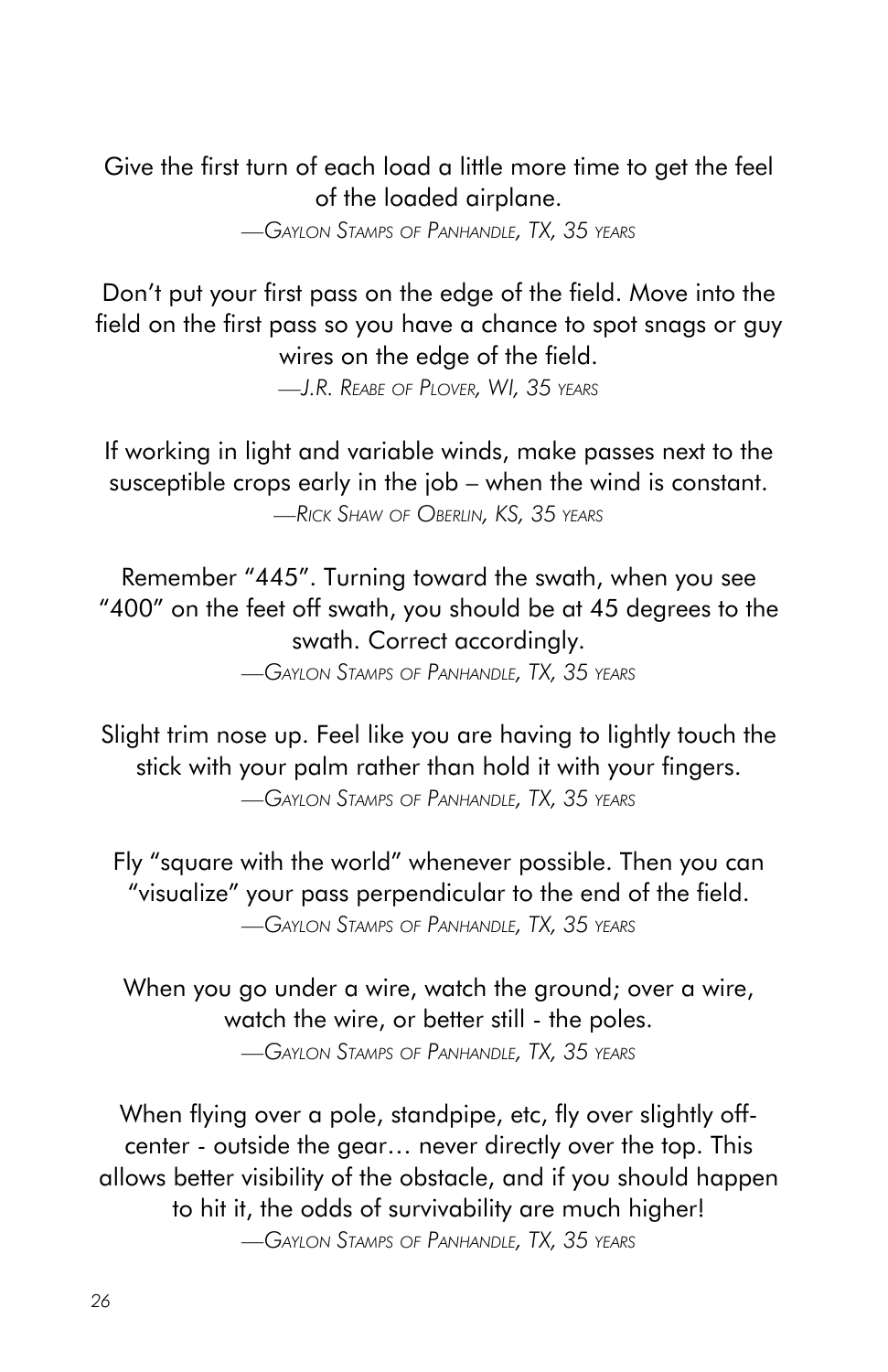Know the wind… ALWAYS! You use this knowledge, allowing for it on every turn-on and shut-off. *—Gaylon Stamps of Panhandle, TX, 35 years*

During a pass, use a reference point on the far horizon. This helps you "find the line" on the next, and each pass.

*—Gaylon Stamps of Panhandle, TX, 35 years*

Turn spray on after you flare at start of spray run. Turn spray off before pull-up at end of spray run. Trim from poles to shut-off point and to turn-on point.

*—Elton Brown of Robstown, TX, 32 years*

Never make first pass down wind toward a wire. *—Elton Brown of Robstown, TX, 32 years*

Trim airplane nose up in case you are distracted. This way the airplane will rise slightly instead of sinking into the crop canopy. *—Elton Brown of Robstown, TX, 32 years*

> If possible, make the first pass into the wind. *—Jim Laird of Marked Tree, AR, 31 years*

Try to plan work so you won't be flying into the sun. *—Jim Laird of Marked Tree, AR, 31 years*

Use sight pictures. Picture yourself 1/2 mile ahead of your plane. Picture yourself going over the wire, around the tree, etc. Watch for what is coming on the next few passes. *—Gaylon Stamps of Panhandle, TX, 35 years*

Trim your aircraft a little "up" so if you look off, the airplane will rise instead of sink.

*—Gary Joe Girdley of Keiser, AR, 30 years*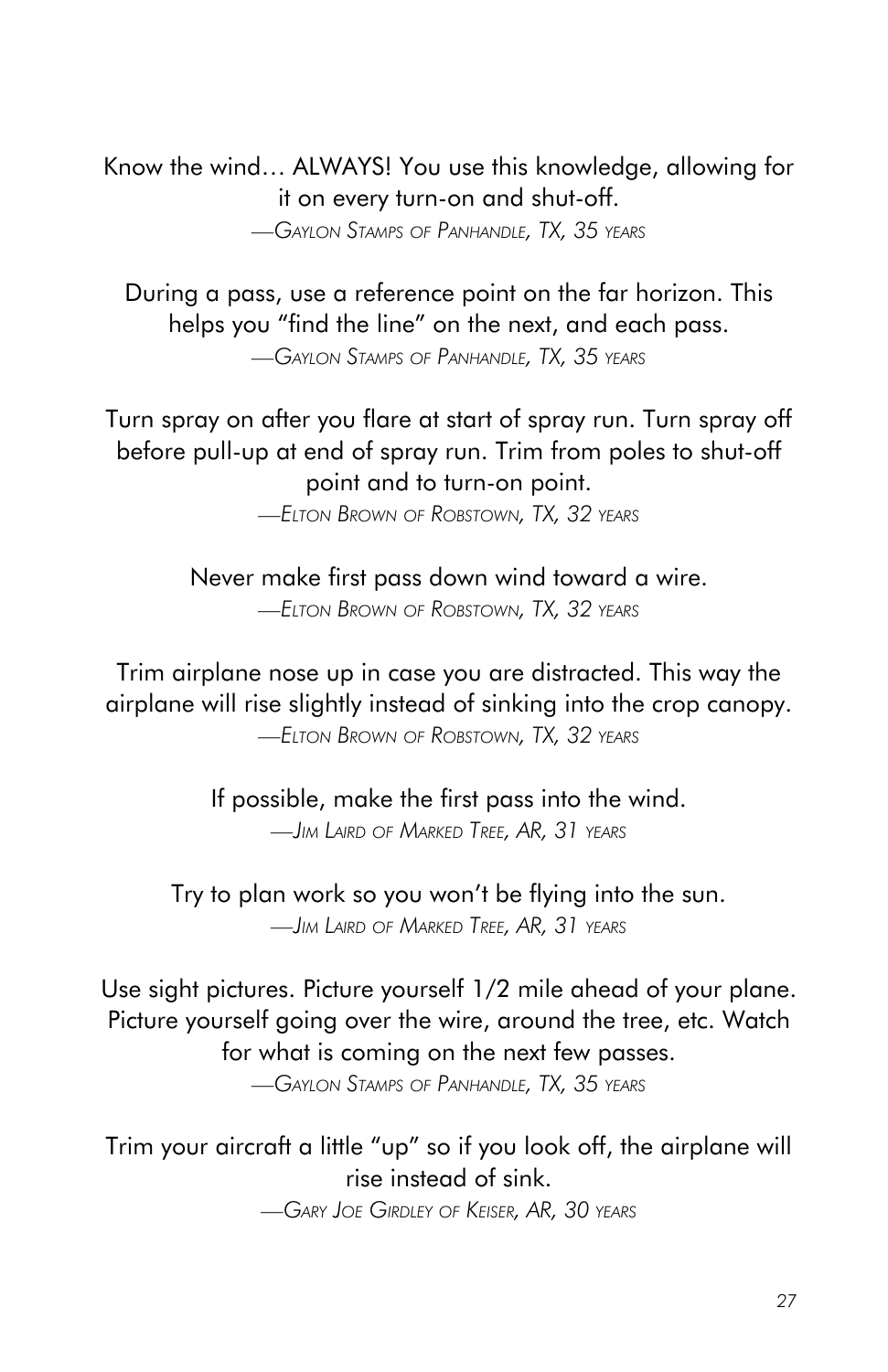#### Keep the nose low in the turn.

*—Wayne Slaughter of Farmville, NC, 30 years*

Fly with the rhythm of the plane. If the plane is heavy, do not yank and bank. As the plane lightens, the rhythm changes.

*—Loren Buss of Monte Vista, CO, 28 years*

Try to make your first pass into the wind and/or with the sun at your back. This gives you the advantage with a loaded plane and with visibility.

*—Stan Ferguson of Cotton Plant, AR, 32 years*

Never make first pass along wire into the sun. *—Brent Colvin of Dalhart, TX, 25 years*

When heavy, never make first turn on downwind side of the field.

*—Brent Colvin of Dalhart, TX, 25 years*

Always try to make the first pass into the wind. *—Scott Rainey of Obion, TN, 23*

Sometimes, it's safer to go under highlines than over them. *—Gerald Schulz of Snyder, OK, 22*

#### Make your first pass away from obstacles (high line) instead of into them.

*—Terry Jordan of Hugoton, KS, 21 years*

In the field "especially", keep your eyes focused out the windows. *—Joe Russell of Edna, TX, 20 years*

Pull up early and gentle; when pulling up over wires, watch pole closest to you to the 90-degree point.

*—Unsigned*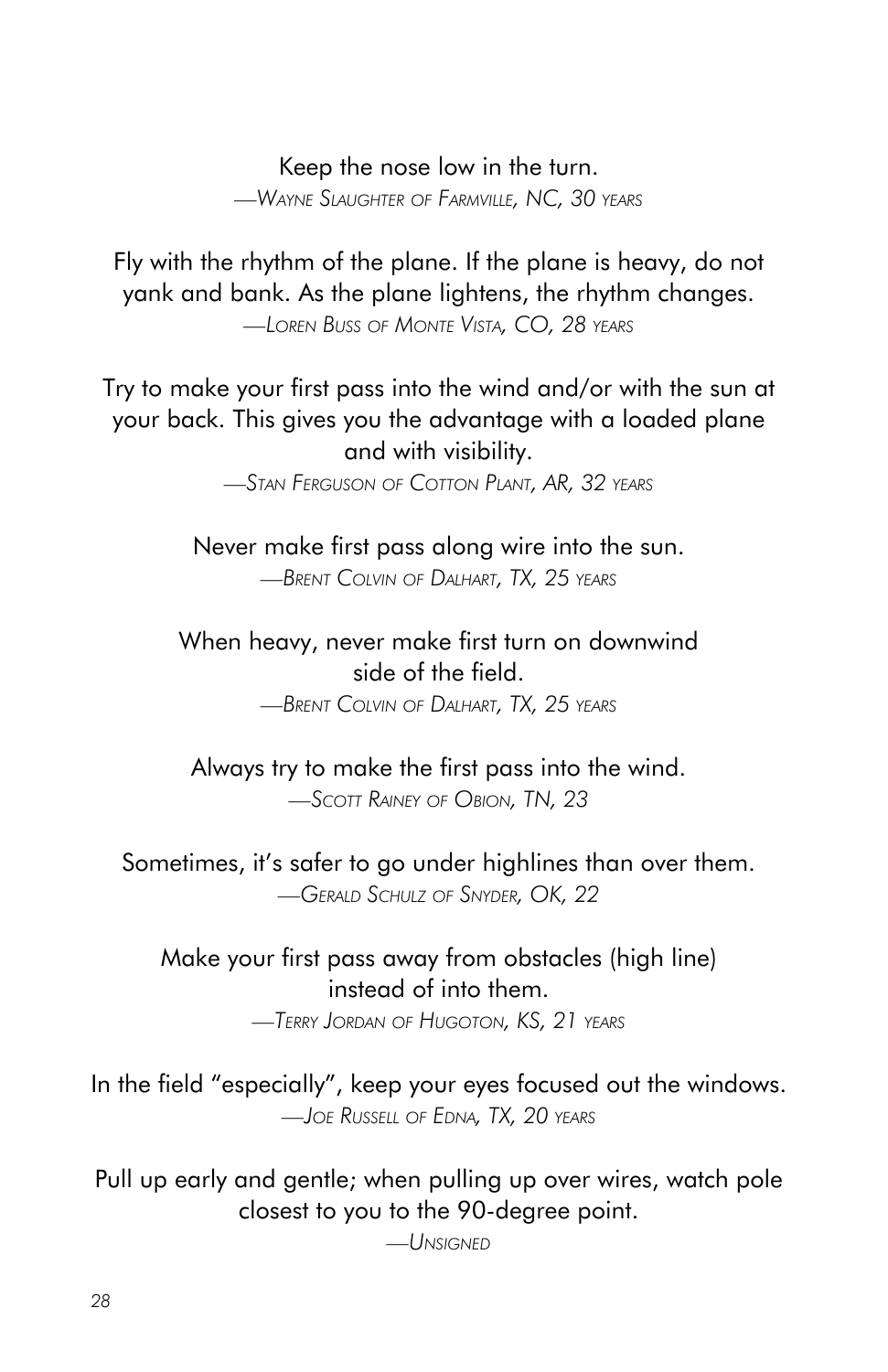Be aware of rolling (transverse) G-loading. During a rolling pull up, the upward moving wing will have a higher G-loading than the G-loads indicated within the cockpit. Be especially alert at light load levels, higher airspeeds where higher aerodynamic loads are available and overstress more likely.

*—Sam Rogge of Fowler, CO, 12 years*

Think about the job at hand. Concentrate on what you are doing. Don't worry or think about the next load until it is being pumped into the airplane. Concentrate on the job your are doing as you do it.

*—Richard Reppond of Grady, AR, 11 years*

Sometimes the second turn is the slowest and can catch you by surprise! *—Kendall Johnson of Wolf Point, MT, 7 years*

When in a turn, keep your foot off the bottom rudder. Do not tighten up your turn by pushing bottom rudder. *—Pat O'Nolan of Murphy, ID*

When approaching a tree line, buildings, wires, etc. at the end of row, do not look at the end of the row but rather the top of the obstruction to avoid a late pull-up.

*—Unsigned*

When making the pass up against power line, take note which way the wind is from so you don't get pushed under the wires and can't get out before the next pole comes. I was in tree-rows and got a gust.

*—Unsigned*

Don't get in habit of, "End of the field pull-up and swath advance." Look up before pull-up. Some lines are diagonal to the end of field.

*—Unsigned*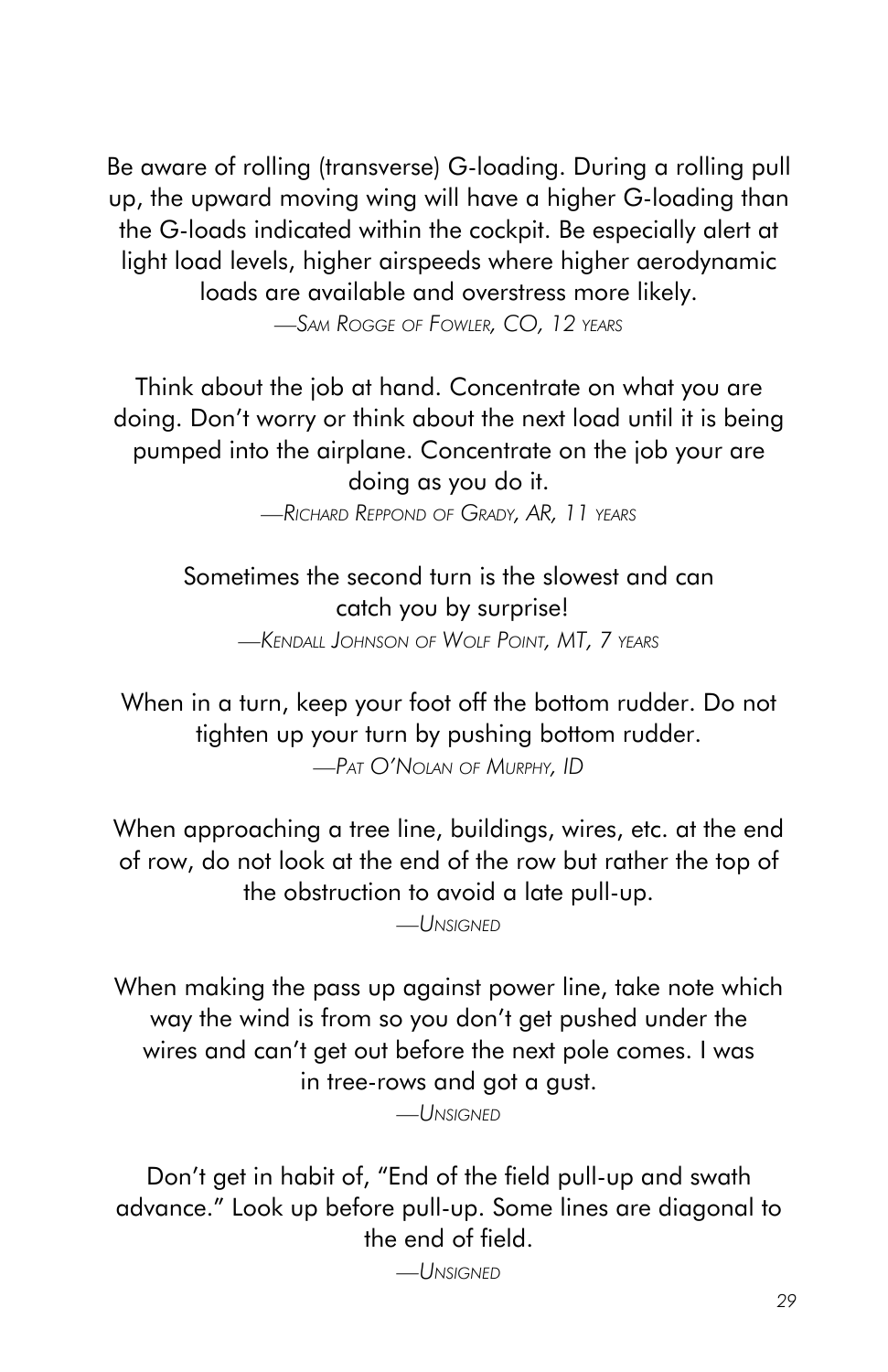During spray passes, don't try to dip, duck, or dodge birds flying up out of the fields or ditches. It could cause you to get a wing, gear or spray system in the crop or the ground. Most of the time, if you just keep straight on your pass, you'll miss it anyway.

*—Brian Bishop of Elaine, AR, 7 years*

Pull up – then roll. *—Unsigned*

#### Flying the GPS

In the turn, if the light-bar "flops" across the line, immediately look up at the point in the field you're lined up with. Look, and fly toward point. Make final alignment with the lights.

*—Gaylon Stamps of Panhandle, TX, 35 years*

Learn to "Dance with your light-bar". Let her lead in the turn, you lead on the swath. Soon you'll be dancing in perfect rhythm to the "The Cropduster Two-Step"!

*—Gaylon Stamps of Panhandle, TX, 35 years*

Set your GPS up on the ground and not on the way to the field. *—Dennie Stokes of Parkin, AR, 33 years*

Do not become fixated on GPS equipment and lose situation awareness. *—Charles Klein of St Francesville, IL, 10 years*

Train yourself to not stare at the light-bar upon entering edge of field. *—Robbie McMillan of Waynesboro, GA, 30 years*

A lot of the new technology requires a pilot to keep his head in the cockpit which is a major distraction problem, especially with a new pilot and when learning the new equipment.

*—Jim Pope of CLK, WA, 30 years*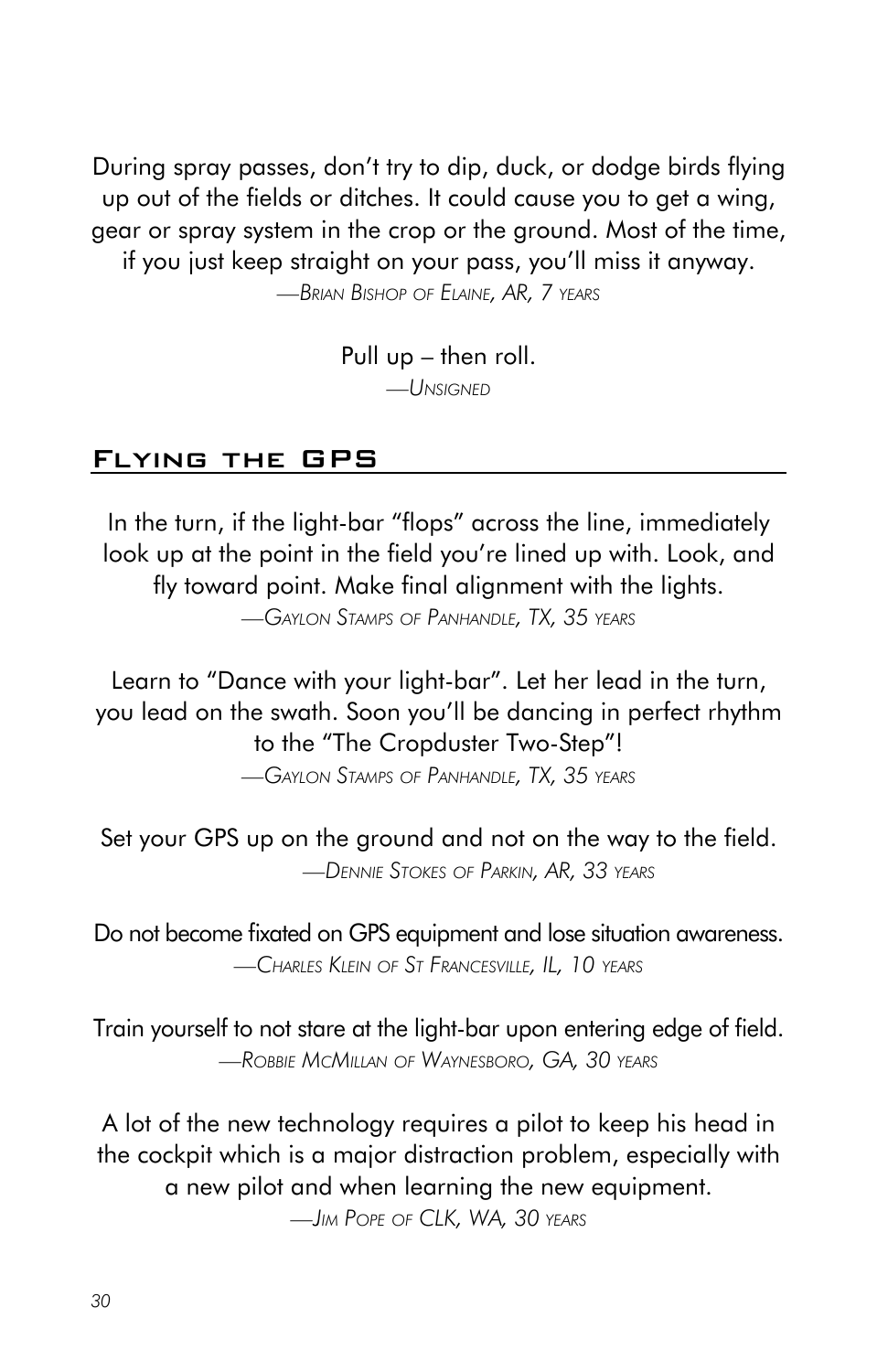Don't let your GPS take your eyes away from your JOB – Fly the airplane.

*—Randy Lowrie of Sweetwater, TX, 21 years*

#### Flying the Trim-Passes

Make trim passes (always) with the sun at your back in the morning and evening and when trees are present. *—Robbie McMillan of Waynesboro, GA, 30 years*

If you're trimming along a fencerow, don't fly directly over the fence. Offset the airplane 10-15 feet on either side so you can see taller posts that you wouldn't see if you were centered on the fence.

*—Ryan McComb of El Campo, TX, 13 years*

#### Limitations of your Aircraft

Always know your aircraft and your limitations and performance.

*—Jim Wood of Memphis, MO, 36 years*

Honor maneuvering speed placard in rough air. *—Robbie McMillan of Waynesboro, GA, 30 years*

## Know your plane's limitations with changing conditions; e.g. heat and wind.

*—Terry Jordan of Hugoton, KS, 21 years*

The aircraft is an extension of the pilot. When you strap it on, know the capabilities of your plane. It will do exactly what you ask until you ask too much.

*—Will Garrett of Danbury, TX , 16 years*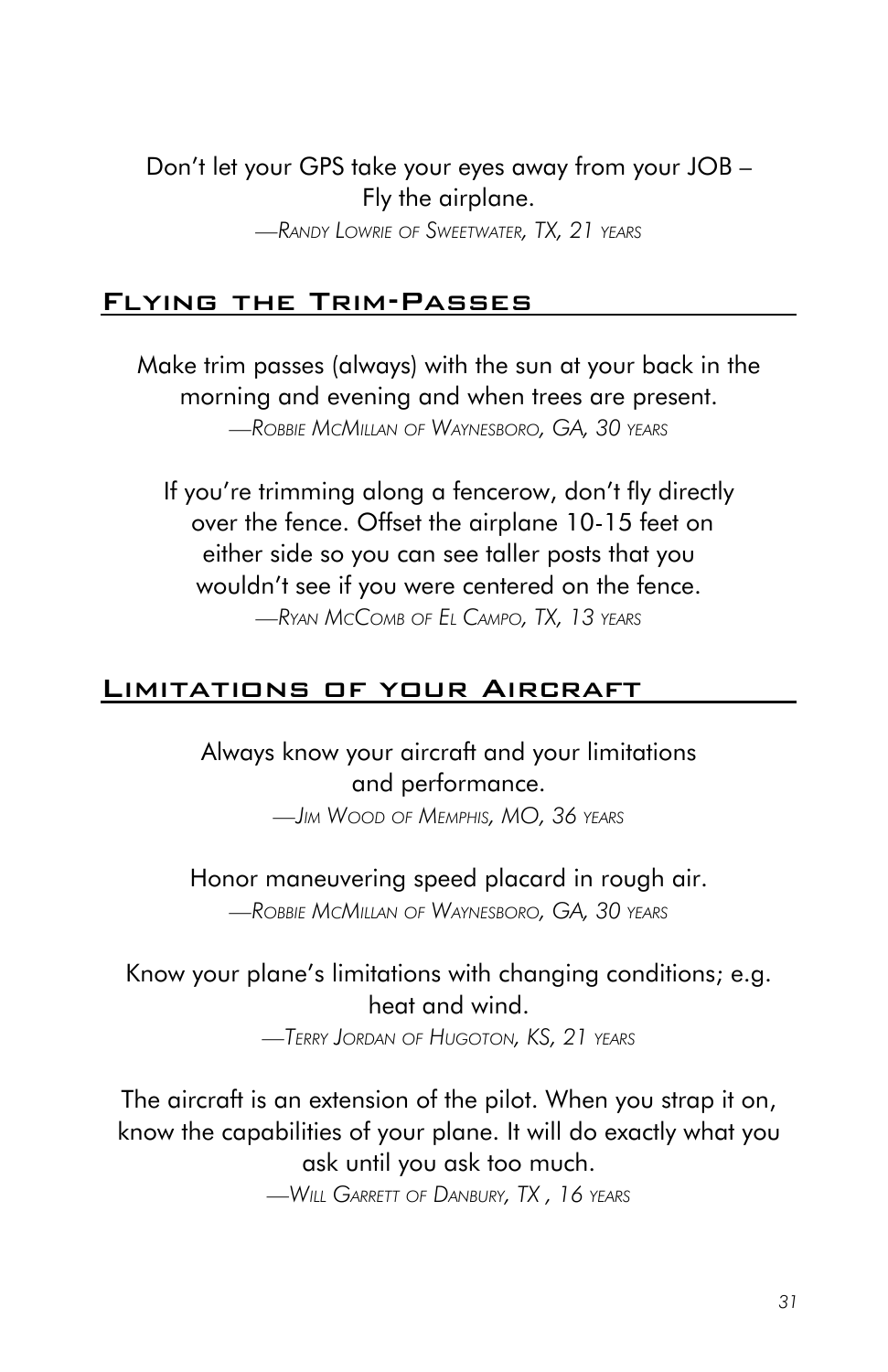## Limitations of Yourself

An airplane has its limits. It doesn't matter if Superman is flying it – the limits are the same. You're not Superman – so stay well within the limits of the aircraft.

*—J.D. Lee of Belle Glade, FL, 45 years*

Know your limitations. *—Nicola Vaccari of Walnut Ridge, AR, 47 years*

Know your own and your equipment's limitation. Do not push either one.

*—Lee Turnquist of Lake Wales, FL, 38 years*

Know your limitations. Mentally prepare yourself in advance for the upcoming day. (Put on your game face.) This is serious business.

*—Gary Joe Girdley of Keiser, AR, 30 years*

## Be aware of your limits and have the confidence in yourself to not exceed those limits.

*—Stephen Streeter of England, AR, 30 years*

Know your and your aircraft's limitations and stay within them. *—Michael Ranspot of Cameron, TX, 6 years*

#### General – Communication

Produce a communication exchange in high-density ag spraying areas avoiding mid-airs.

*–Unsigned*

Document any Worker Protection Standard (WPS) verbal notices regarding Restricted Enter Interval (REI) product Active Ingredients (AI). Date and sign on work reports for spray application. *–David Gordon of Eckert, CO*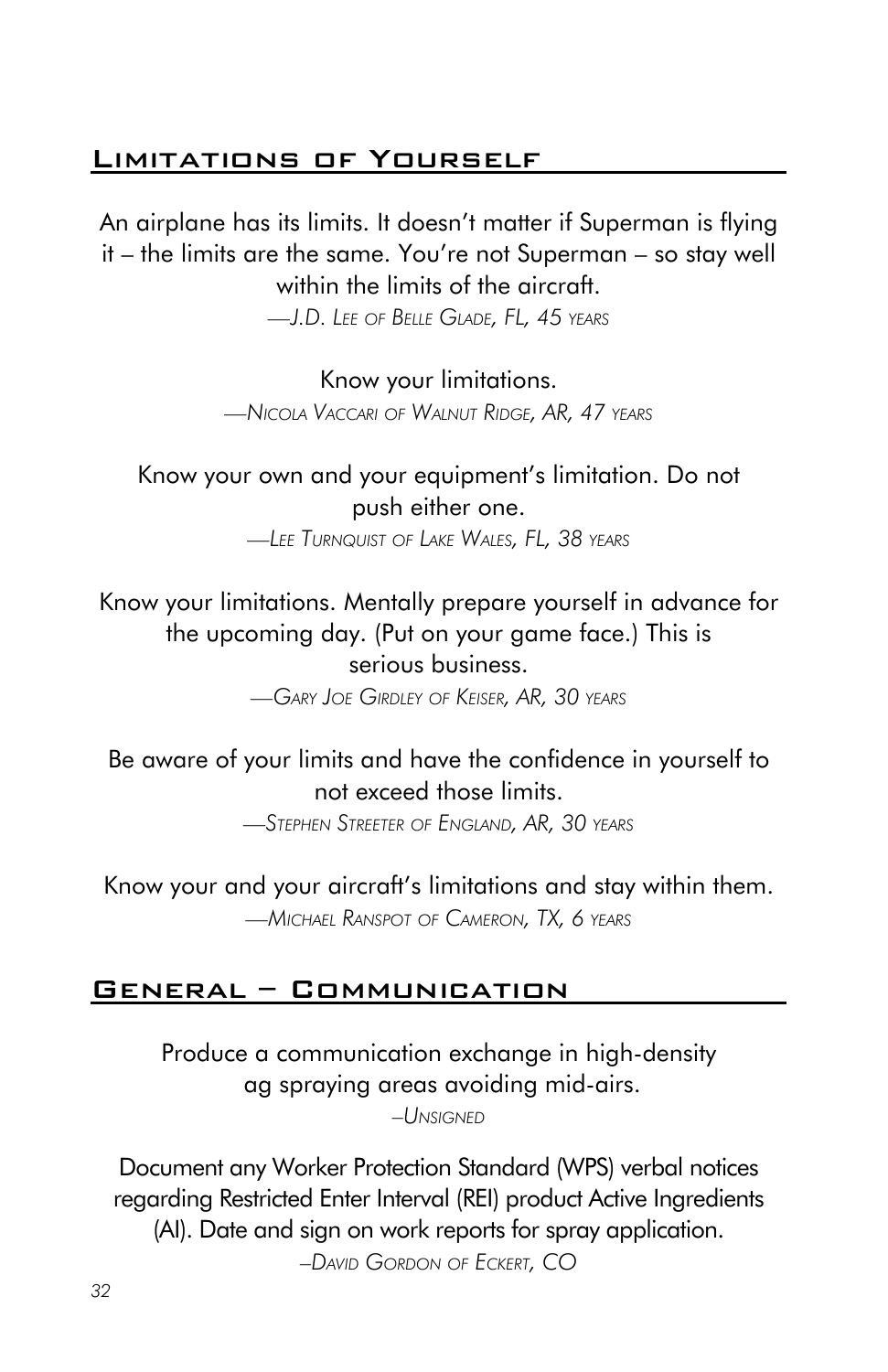## General – Dumping

Practice dumping water - simultaneously add forward pressure. *—Lori Love of Wichita, KS, 30 years*

Load your airplane full of water and practice landing with a full load. That way you will not be afraid to bring back a full load. If things don't look right when you go out to spray, bring the load back. (Note: Check the landing weight in your POH first.) *—Brian Bird of Nickerson, KS, 7 years*

> Practice dumping clear water occasionally. *—Bert Bruton of Garden City, TX, 36 years*

## General – Maintenance

Never hand-over-hand a prop through on a radial engine, even if the mags are off. Always pull it through as if it will start. I had an engine start with the mags off and nearly take my left hand off. The engine had not been started in 3 months. It ran for 10 seconds with the mixture in the idle cutoff.

*—Kenny Crider of Swifton, AR, 18 years*

A good way to find damage on your aircraft is to wash/pressurewash the aircraft yourself instead of having your ground crew do it. They may not know what to look for or recognize a broken or problem-part on your aircraft.

*—Dain Guetersloh of Lubbock, TX, 16 years*

Replace worn bushings and tie rod ends on rudder boost tab. Ensure plane is in trim. For a few dollars in hardware, it means the difference between a good flying plane and a bad flying plane.

*—Alan East of Wichita Falls, TX,10 years*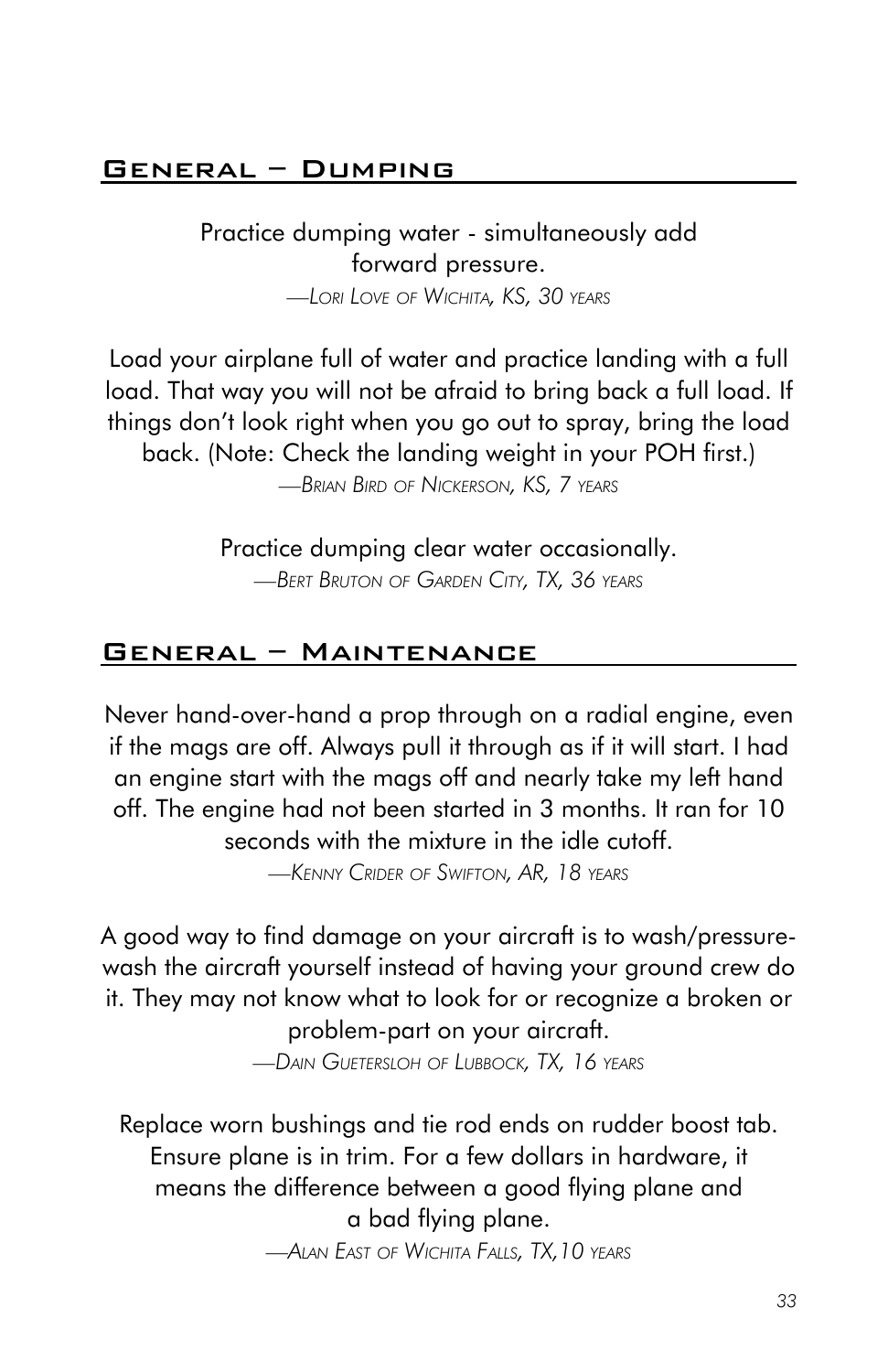Aircraft maintenance should be preventive maintenance. Component failure while you're in the spray season costs you money; possibly a customer, or your life. Replace components before failure. Don't allow the "I'll get by another year" attitude to infiltrate your thinking or business practices.

*—Bryan Hauschild of Fergus Falls, MN, 27 years*

Keep an extra set of air conditioner belts during the busy season, and the tools needed to change them.

*—Justin Kagebein of Stuttgart, AR, 7 years*

Make sure dump system is in good working condition. *—Rick Shaw of Oberlin, KS, 35 years*

> Install an air conditioner *—Robbie McMillan of Waynesboro, GA*

If equipped, make sure tail wheel-lock works. *—Bert Bruton of Garden City, TX, 36 years*

## General – Pilotage

During the "off season", fly an ag airplane every three weeks or so to maintain currency. Do simulated ag operations. *—Robert Grace of St Frances, KS, 38 years*

Always haul a lighter load first off satellite airstrips. *—Dennie Stokes of Parkin, AR, 33 years*

When applying chemicals, wear a respirator. *—Gil Gilbreath of Forrest, AR, 33 years*

## Wear a helmet and flight suit (nomex)

*—Gerald Schulz of Snyder, OK, 22 years*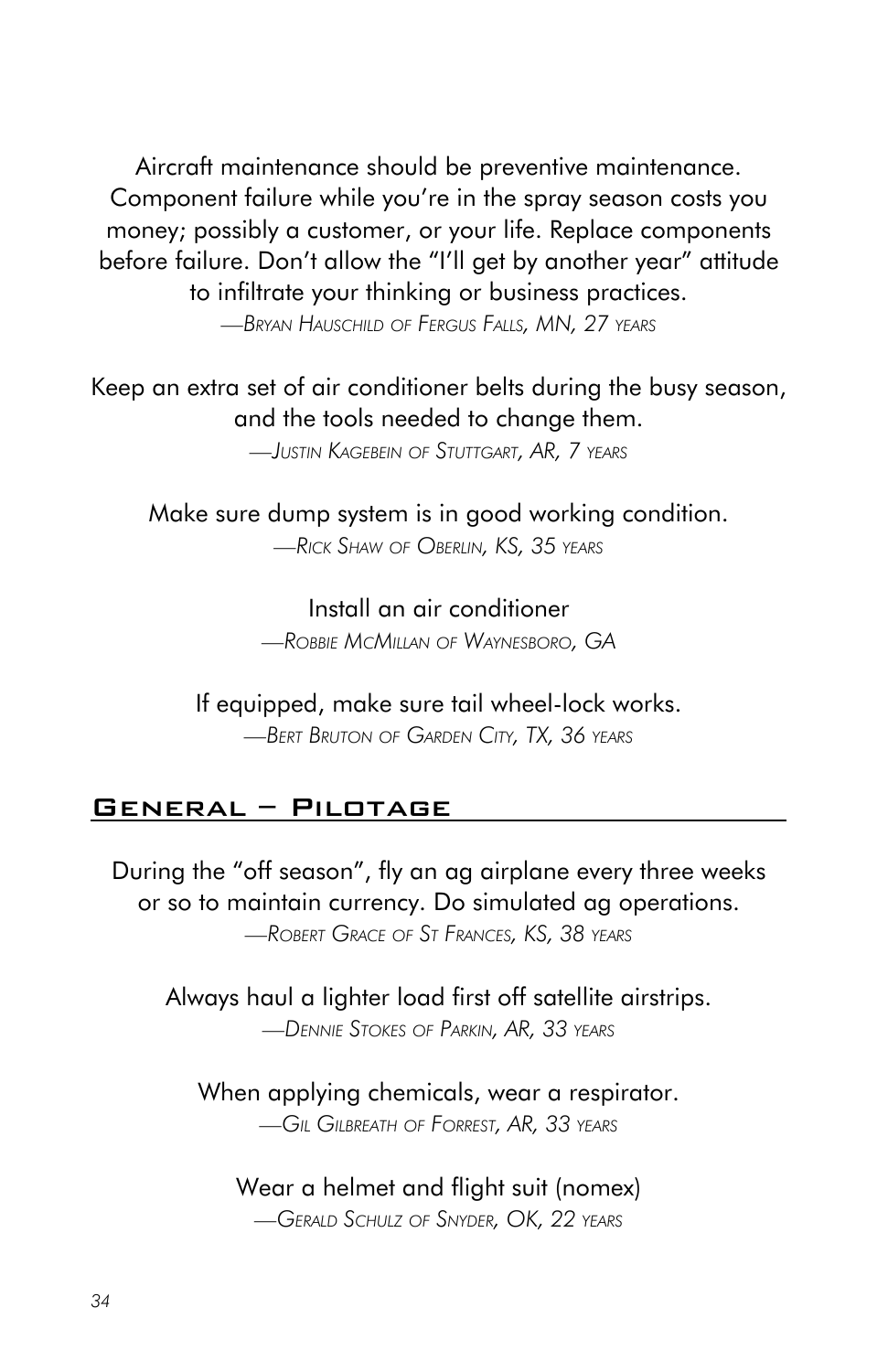At the start of each season, take your aircraft up and stall and slow fly each aircraft you fly. Flight characteristics may have for some reason changed since last season. *—Johnny Davis of Stuttgart, AR, 20 years*

Work as a ground-crew member for at least one season before getting in the plane. *—Steven Taylor of Des Arc, AR, 24 years*

## General – Weather

If the boss says the fog is cleared up enough to take-off and you feel it is not, then say so. If he still insists you go, remind him that he is the boss/chief pilot/leader of the company, therefore he can take off first. If he is successful, then you will take-off. Do not do anything against your best judgment.

*—Gene Le Jeune of Crowley, LA, 25 years*

Do not press a flight on a foggy day. *—Steven Taylor of Des Arc, AR, 24 years*

Fog is dangerous and can be a killer. Always use good judgment. Pick a standard reference point at a great distance to be used before taking off. Call ahead to the destination point before taking off. This suggestion is from my personal experience.

*—Anthony Gates of Tuckerman, AR, 18 years*

Avoid early and late spray applications due to temp inversions. If dust is hanging in the air, don't spray. *—Brandon Everett of Holly Grove, AR, 10 years*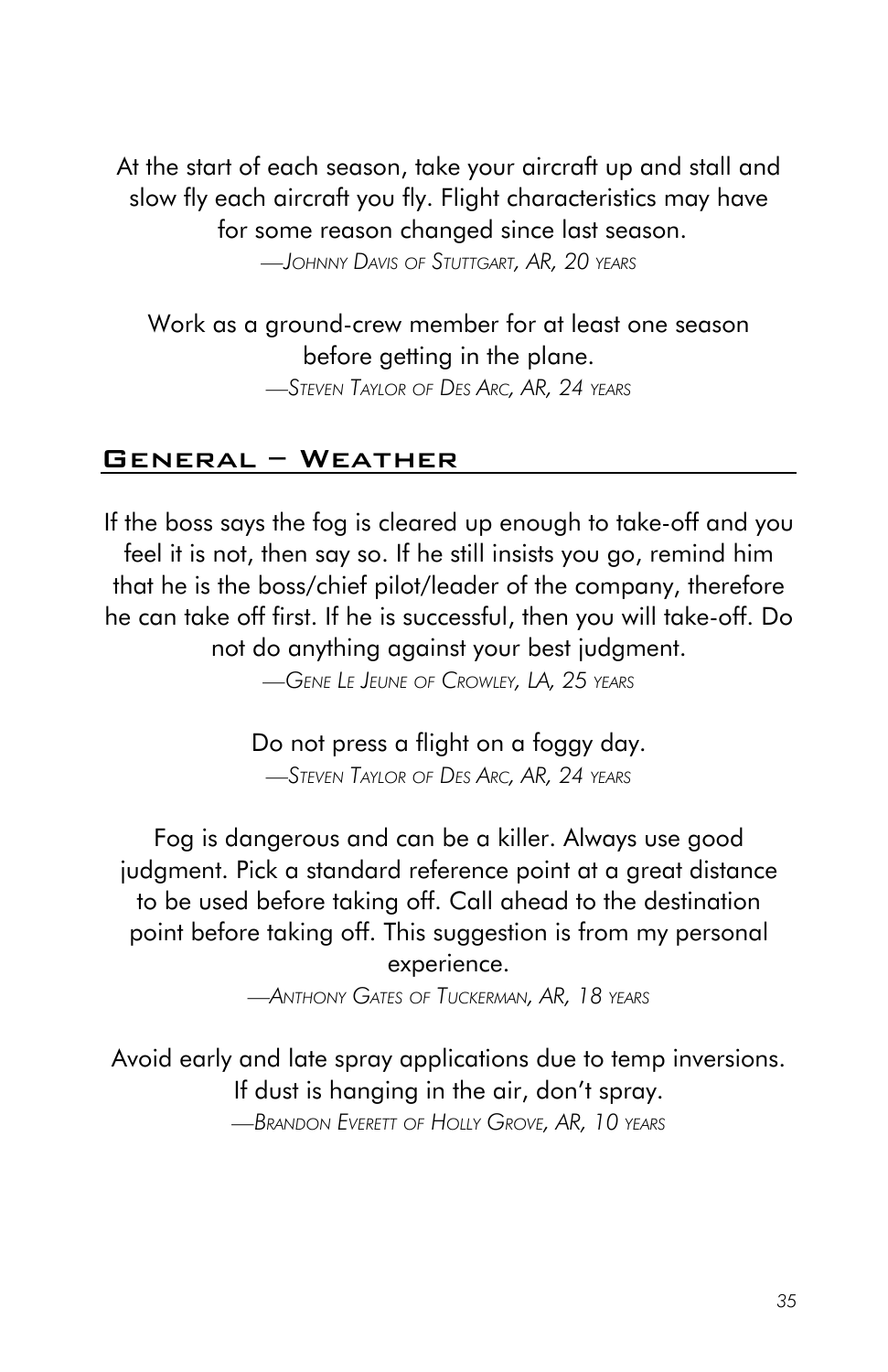#### Closing Remarks

We of NAAREF and PAASS hope these "bits of wisdom" have given you some things to think about. We hope too that you will read this pamphlet from time to time further jogging your thinking and making you more aware, and a safer pilot. We believe this is very beneficial information, especially to a pilot new to the aerial application industry, or one thinking about becoming an ag pilot .

Have a safe and prosperous career! Please contact the NAAA office, a member of NAAREF or a PAASS presenter for additional copies of this pamphlet.

## REMBEMBER...

Upon the performance of each

Rests the fate of All